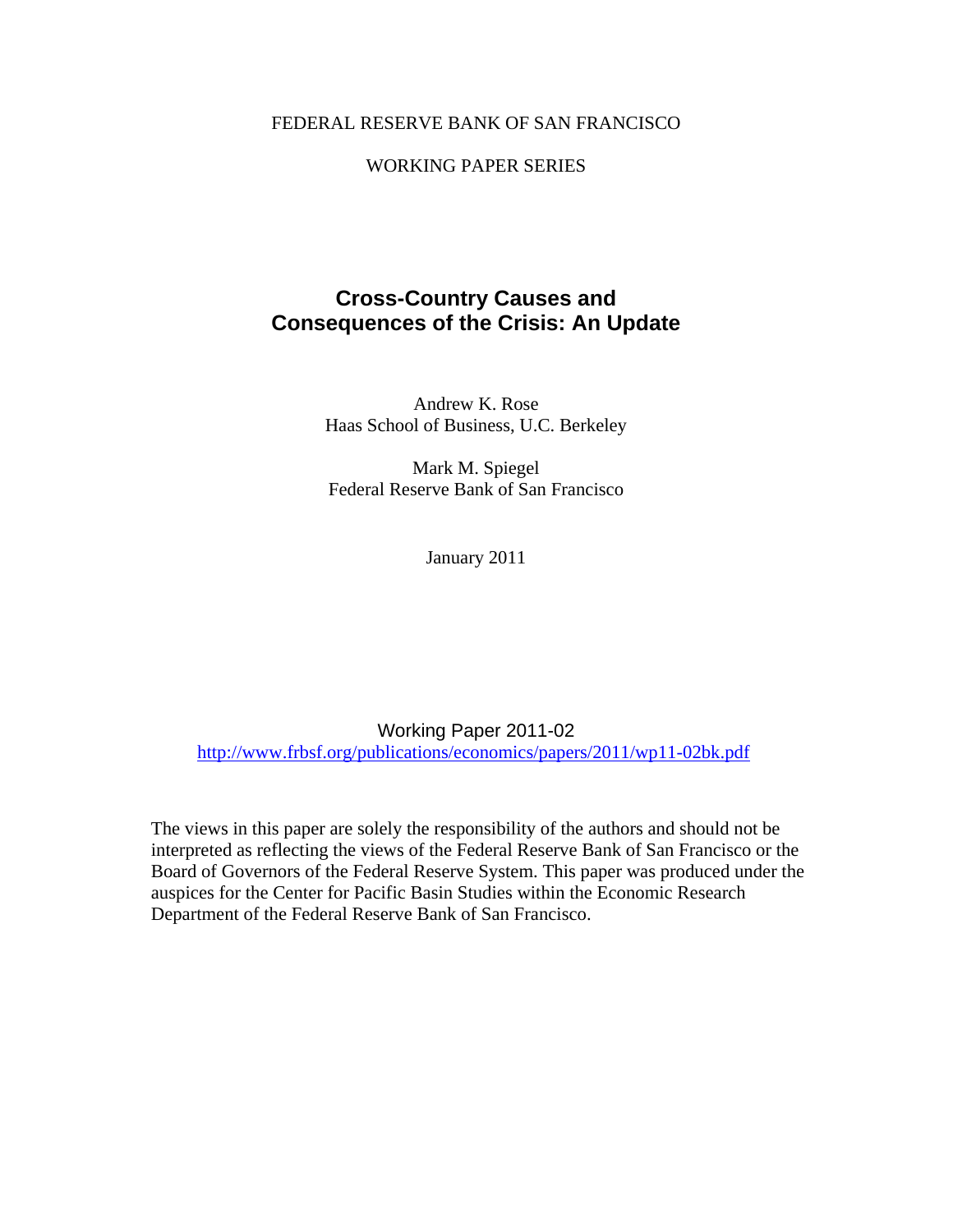# *Cross‐Country Causes and Consequences of the Crisis: An Update* **Andrew K. Rose and Mark M. Spiegel**\*

Revised as of: January 13, 2011

## **Abstract**

We update Rose and Spiegel (2010a, b) and search for simple quantitative models of macroeconomic and financial indicators of the "Great Recession" of 2008-09. We use a cross-country approach and examine a number of potential causes that have been found to be successful indicators of crisis intensity by other scholars. We check a number of different indicators of crisis intensity, and a variety of different country samples. While countries with higher income and looser credit market regulation seemed to suffer worse crises, we find few clear reliable indicators in the pre‐crisis data of the incidence of the Great Recession. Countries with current account surpluses seemed better insulated from slowdowns.

**Keywords**: growth, recession, current account, GDP, empirical, data, cross‐section, early warning.

**JEL Classification Numbers**: E65, F30

Andrew K. Rose **Mark M. In the Analysis of Analysis Analysis Analysis Analysis Mark M. Spiegel** Haas School of Business FRB San Francisco University of California **by the California 101 Market St.** Berkeley, CA USA 94720‐1900 San Francisco CA 94105 Tel: (510) 642‐6609 Tel: (415) 974‐3241 Fax: (510) 642‐4700 Fax: (415) 974‐2168 E‐mail: arose@haas.berkeley.edu E‐mail: mark.spiegel@sf.frb.org

\* Rose is B.T. Rocca Jr. Professor of International Trade and Economic Analysis and Policy in the Haas School of Business at the University of California, Berkeley, NBER Research Associate and CEPR Research Fellow. Spiegel is Vice President, Economic Research, Federal Reserve Bank of San Francisco. Rose thanks the Bank of England, FRBSF, INSEAD and the MAS for hospitality during the course of this research. For comments, we thank: Tobias Adrian, Mick Devereux, Marcel Fratzscher, Domenico Giannone, Sebnem Kalemli‐Ozcan, Robert Kollman, Tommaso Monacelli, Romain Ranciere, Martin Uribe, and two anonymous referees. We also thank Gian Maria Milesi-Ferretti and Stijn Claessens and their coauthors for access to data sets. The views expressed below do not represent those of the Federal Reserve Bank of San Francisco or the Board of Governors of the Federal Reserve System. A current version of this paper, key output, and the main STATA data set used in the paper are available at http://faculty.haas.berkeley.edu/arose.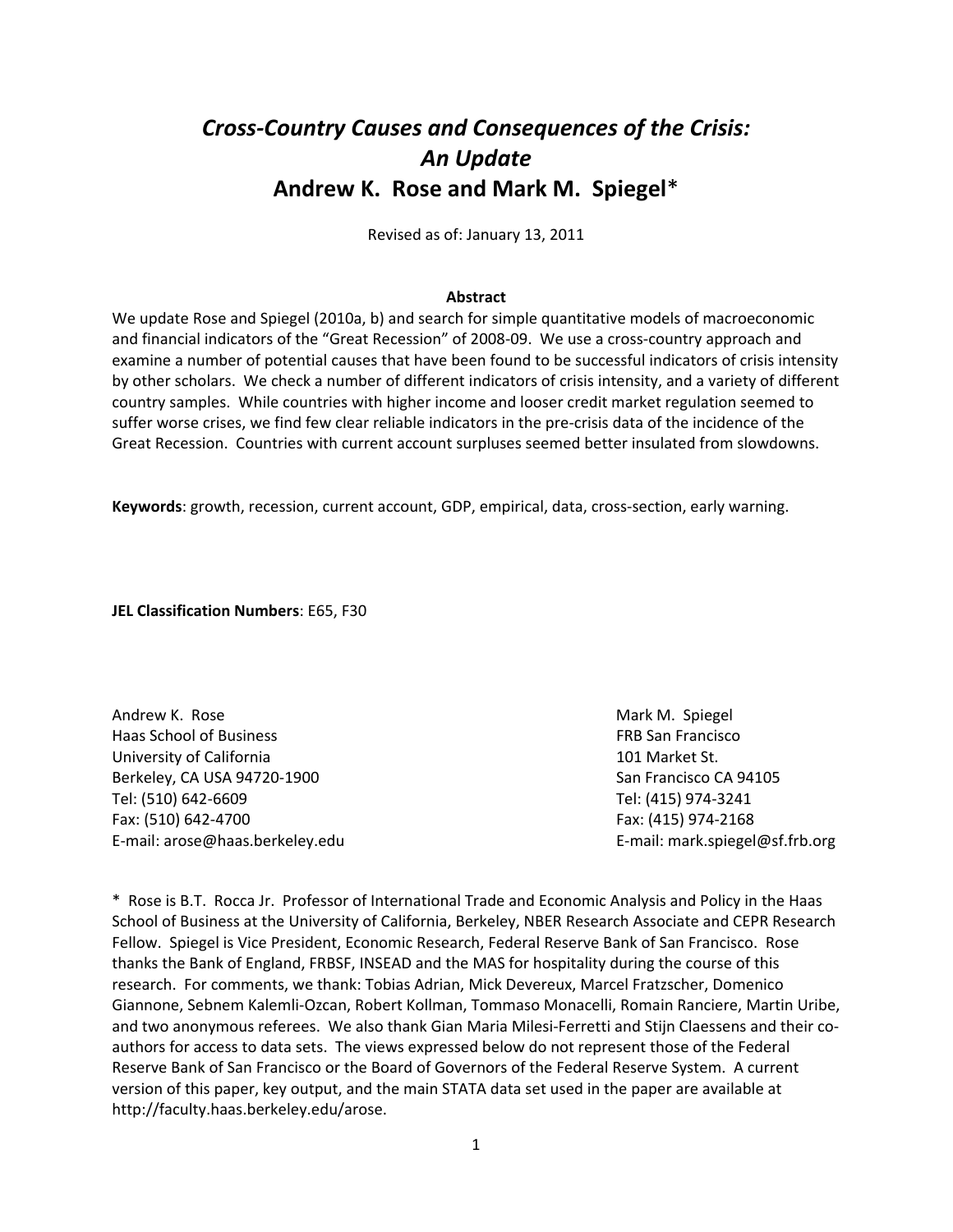#### Introduction

In the Spring of 2009, we collected a cross‐country data set that we used for a number of purposes in Rose and Spiegel (2010a, b, hereafter "RS"). We were primarily interested in seeing which of the many possible causes of the "Great Recession" of 2008‐09 could be linked empirically to the actual crisis. A large number of causes had been suggested as potential fundamental reasons for the global crisis which broke out in 2008. Our approach was purely cross-sectional; any plausible theory of the crisis should at least be able to explain its incidence across countries (we think of understanding the *timing* of the crisis as a substantially more difficult exercise). We considered the cross‐country exercise to be intrinsically interesting, since there was no consensus at the time on the cause(s) of the crisis. Our reasoning was that if, for example, excessive house‐price appreciation was the "fundamental" cause of the crisis (feel free to substitute financial leverage, credit growth, current account imbalance, or whatever), it should explain the incidence and severity of the crisis in a number of different countries, not just one. Determining the fundamental causes of the crisis would also be valuable in building a quantitative "early warning system" (EWS) of the sort that the G‐20 had advocated. In the large, our analysis failed; we were essentially unable to find an empirical model of the crisis that could link any plausible set of potential causes of the crisis to its manifestations. We found that richer countries had systematically worse experiences, as did countries which experienced a sharper rise in the stock market in the years before the crisis. There was also some weak evidence that countries with closer trade linkages to the United States experienced less severe crises.

More recently, a number of studies have emerged that use different methodologies and newer data, and purport to identify stronger linkages between commonly‐cited causal variables and economic performance. This has led to some speculation that the results in our earlier paper were attributable to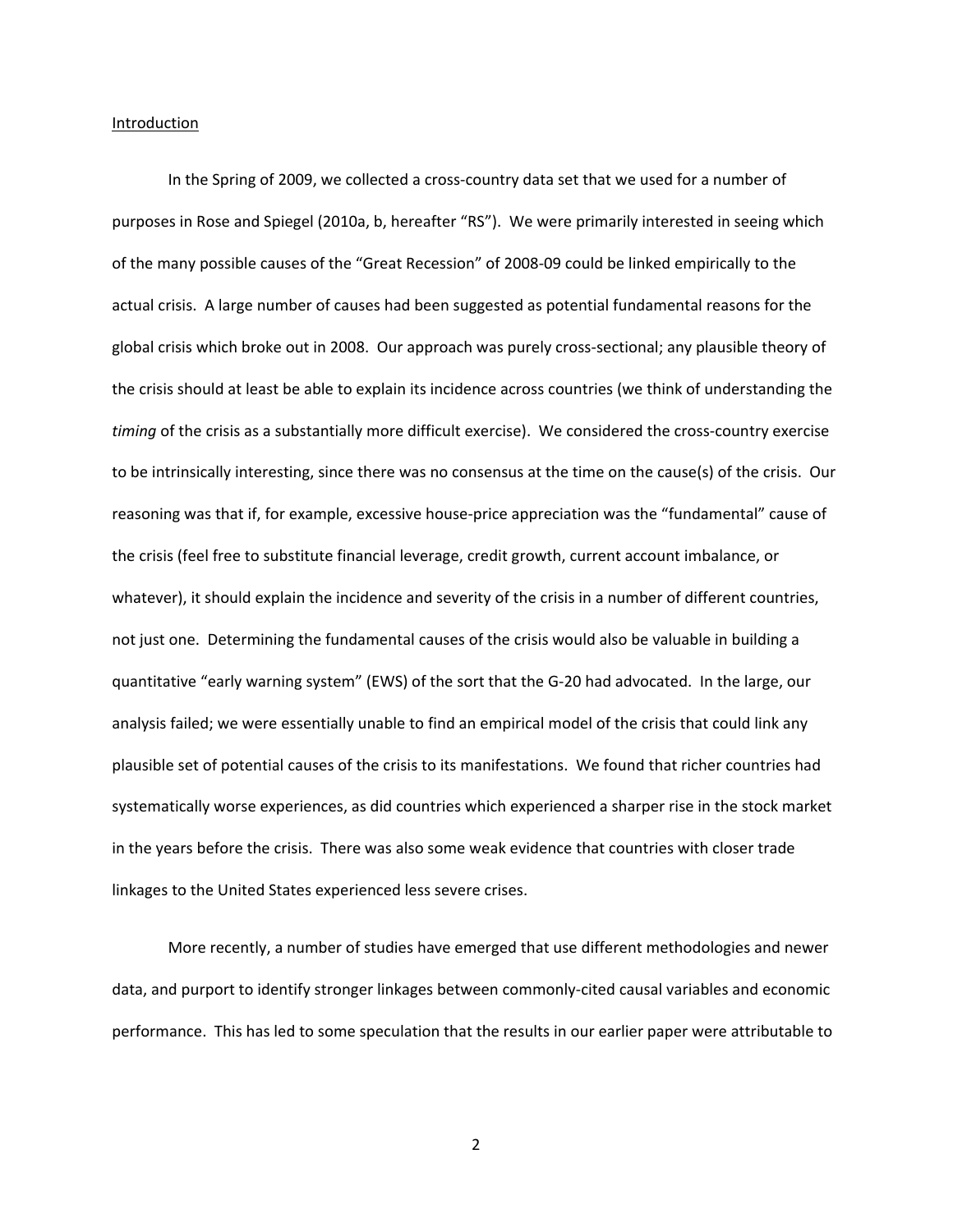the fact that the study was conducted while the crisis was still in progress, and that examining a sample that included a greater portion of the crisis period might yield different results.

In this short paper, we update our analysis and check to see if our conclusions are robust to the arrival of more recent information. We use two types of new information: updated data and, more importantly, the emerging literature of relevance.

#### The Data Set

The analysis we report below is conducted on the same broad cross-section of countries as RS. In particular, we examine all countries/territories with real GDP per capita of at least \$10,000 in 2003, as well as those with real GDP per capita of at least \$4,000 and a population of at least one million. This leaves us with 107 countries; the precise sample is tabulated in Appendix Table A1.<sup>1</sup> While 107 independent observations could in principle be a large number of observations, missing data and cross‐ sectional dependencies will often reduce the effective sample size considerably in our statistical analysis below. This is a potentially serious problem, and one for which there is no obvious fix; it affects any researcher attempting a cross‐country exercise like ours.

We begin by re-estimating the key results of our original work with updated data.

#### Updating the MIMIC Model

In RS we used a non‐structural MIMIC (Multiple Indicator Multiple Cause) model of the crisis. This model uses different manifestations of the severity of the crisis across countries, each of which is viewed as an imperfect proxy for crisis intensity. Real GDP growth in 2008 was an obvious indicator of the crisis, and we used the forecasts (technically, backcasts) for 2008 real GDP growth that were available in early March 2009 from the *Economist Intelligence Unit.* Since financial variables are intrinsically forward‐looking and the crisis was financial in nature, we also used three different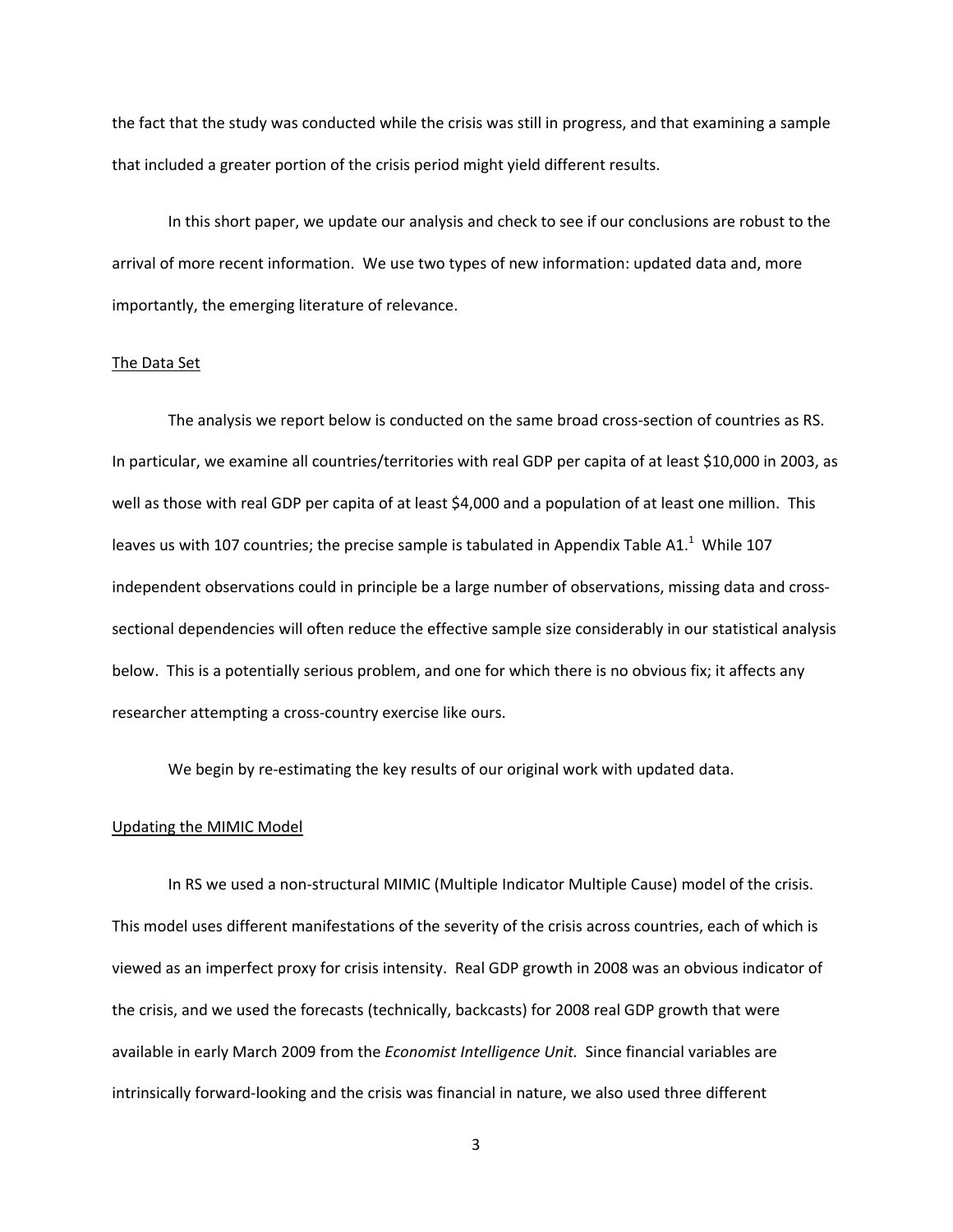manifestations from different financial markets. In particular, we used 2008 changes in: a) the national stock market (measured in local currency, from national sources), and b) the multilateral (SDR) exchange rate (from the IMF's *International Financial Statistics*), as well as c) the difference in country credit ratings between March 2008 and March 2009 as measured by *Institutional Investor*. The latter are ratings created by *Institutional Investor* that rank over 170 countries on a scale between 0 and 100 where 100 represents the least likelihood of default (in March 2010, Norway, Luxembourg and Switzerland had scores over 90, while Haiti scored less than 20). $^2$  These four variables collectively seem to deliver a reasonable view of the countries most affected by the 2008 crisis. For instance, Iceland always appears as the country most dramatically affected by the crisis, along with countries like Ukraine, Estonia, Latvia, Ireland and the UK.

In RS, we also considered a host of potential causes of the crisis, all dated 2006 and earlier. Our reasoning was that this would be a data frequency of interest to policy-makers, since higher-frequency early warning systems may not provide enough time for policy to respond appropriately. Using 2006 data to measure potential causes also allows one to escape much of the endogeneity bias that might result from using later data, since policy authorities responded forcefully to the crisis. In RS, we considered both *national* causes of the crisis and a larger number of *international linkages* between countries and the countries that could plausibly be considered as the epicenters of the crisis. For example, in trying to determine why Iceland experienced a 90% drop in both its stock market and exchange rate in 2008 (as well as a substantial drop in its country credit rating and a domestic recession), we considered both national features of Iceland's economy (e.g., its credit/GDP rating) and international linkages between Iceland and say the United States, a plausible epicenter of the crisis (e.g., the share of 2006 Icelandic external assets held in America and the share of Icelandic exports going to the US). However we found only two reasonably robust positive results. We found that richer countries experienced more dramatic crises, as did countries with a larger run-up in the stock market (measured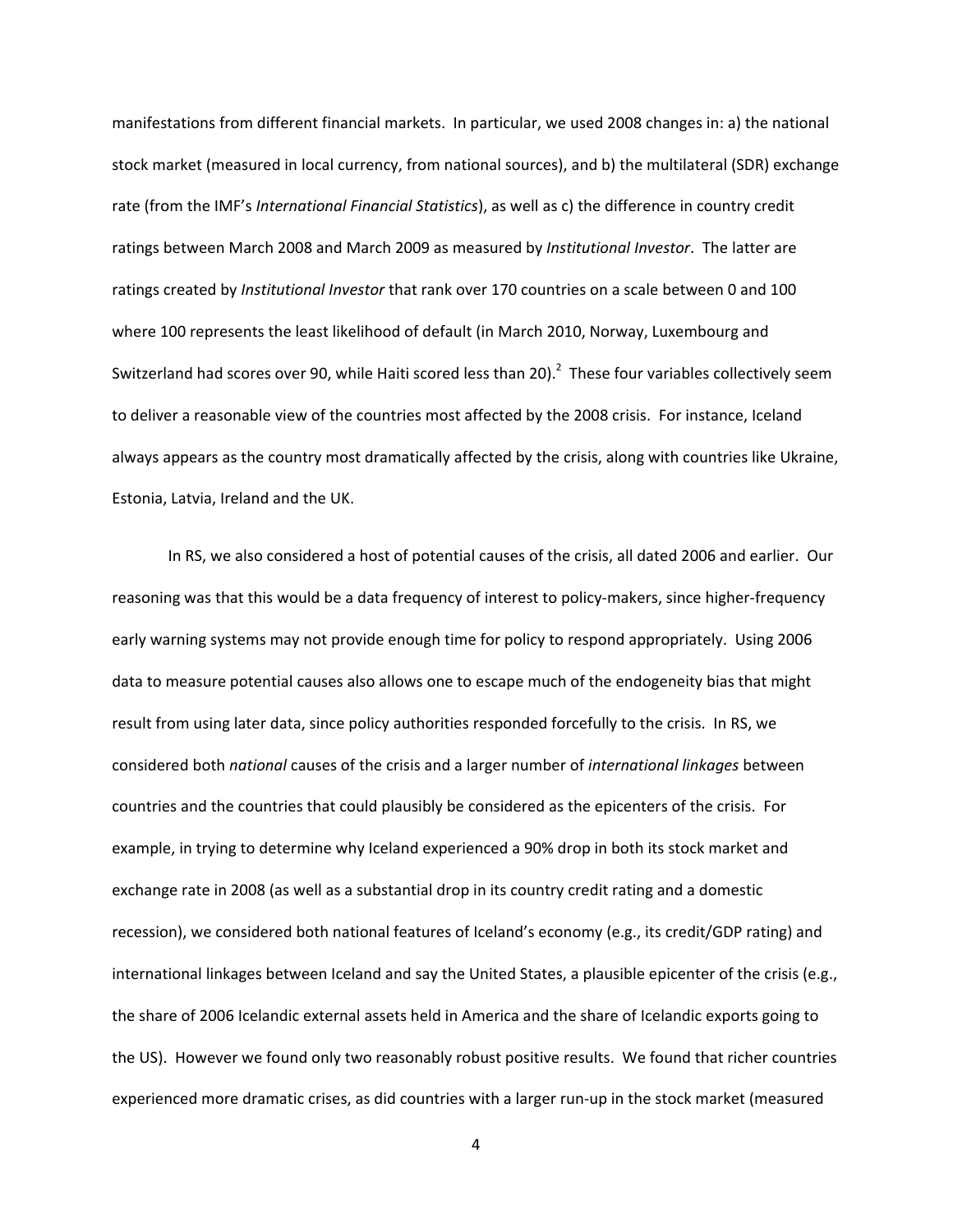relative to output) before the crisis. We also found weaker evidence that countries with closer trade linkages to the United States also experienced somewhat milder crises. In the analysis that follows, we consider all three of these potential causes of the crisis.

We have since updated our 2008 stock market and exchange rate observations in a straightforward way, from national sources and *IFS* respectively. Since 2010 country credit ratings have not yet been released (as of late May 2010) for *Institutional Investor*, we instead use comparable country risk ratings from *Euromoney*, a comparable trade magazine.<sup>3</sup> For real GDP growth, we use the estimates for 2008 and 2009 growth taken from the most recent national "Country Reports" produced by the *Economist Intelligence Unit* as of April 29, 2010*.* We thus have both more data (since we have 2009 as well as 2008 growth rates) and better data (since the quality of the 2008 data has been improved by the hindsight another year affords). Of course these changes to the data set, however welcome, may not be that important. Our 2008‐09 series are extremely highly correlated with our 2008 series, as is shown in Figure 1. This contains four scatter-plots, one for each of the different consequences of the crisis (growth, as well as the changes in the stock market, exchange rate, and country bond rating). The correlations between the 2008 and 2008‐09 series are all high, ranging from .69 (for stock market growth) to .82 (for GDP growth). We note in passing that there is considerable cross‐country variation in each of the measures; for instance, over half the sample experienced positive GDP growth for the 2008‐09 period.

We link the manifestations of the Great Recession to causes using a Multiple Indicator Multiple Cause (MIMIC) model. The MIMIC model was introduced to econometrics by Goldberger (1972). The model consists of two sets of equations:

$$
y_{i,j} = \beta_j \zeta_i + v_i \tag{1}
$$

$$
\zeta_i = \gamma_k x_{i,k} + \zeta_i \tag{2}
$$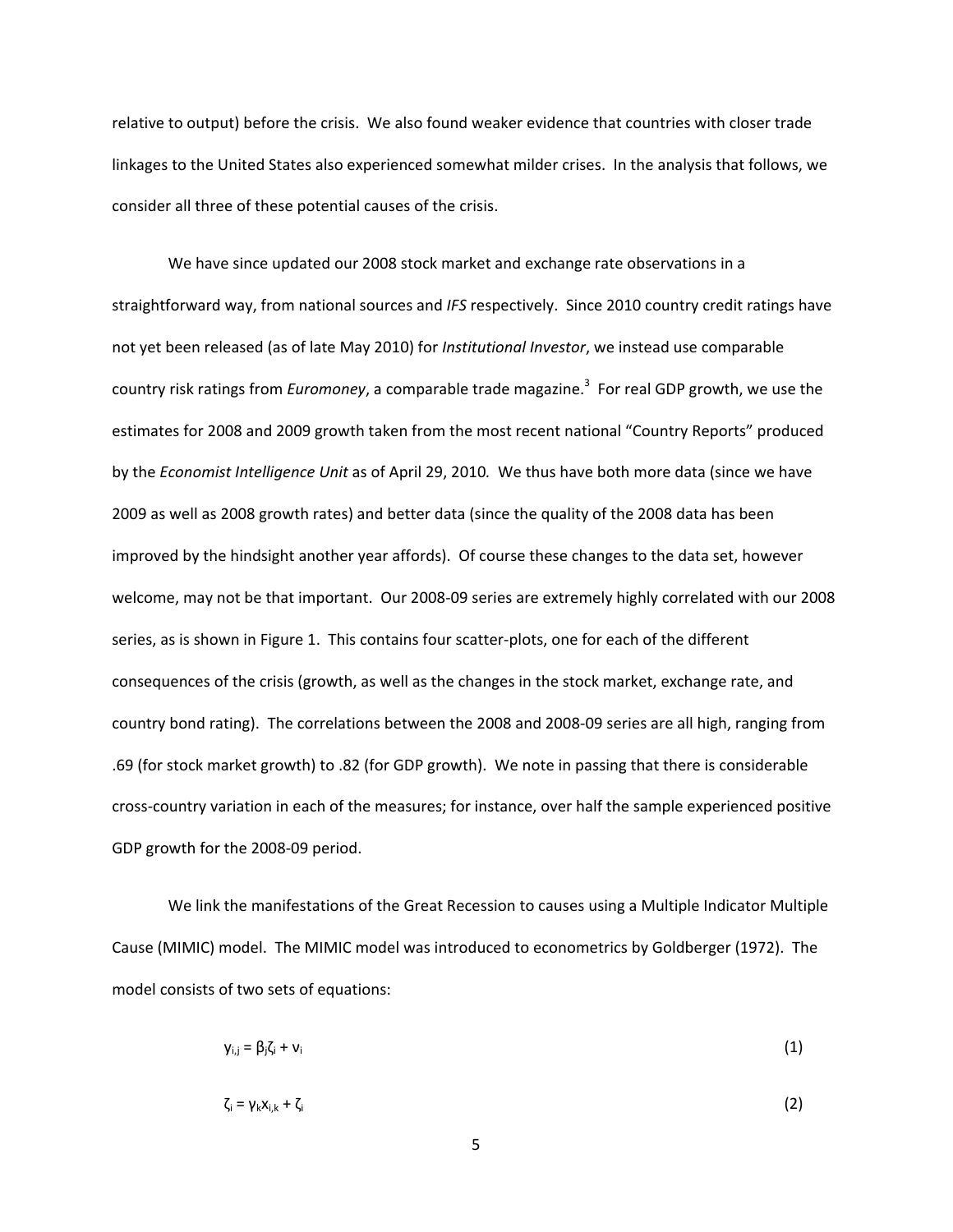where:  $y_{i,j}$  is an observation on crisis indicator j for country i,  $x_{i,k}$  is an observation for potential crisis cause k for country i;  $\xi_i$  is a latent variable representing the severity of the crisis for country i; β and γ are vectors of coefficients, and ν and ζ are mutually uncorrelated well‐behaved disturbances with zero means and constant variances.<sup>4</sup> Equation (1) links J consequences and manifestations of the crisis (denoted by y) to the unobservable measure of crisis severity. In practice, we model this *measurement* equation using our ( $J = 4$ ) indications of the crisis (the 2008-09 national changes in: a) real GDP, b) the stock market, c) country risk, and d) the exchange rate). The second equation models the *determination* of the crisis as a function of *K* causes (x's, dated 2006 or earlier).

By substituting (2) into (1), one derives a model which is no longer a function of the latent variable ξ. This MIMIC model is a system of J equations with right‐hand‐sides restricted to be proportional to each another. These proportionality restrictions constrain the structure to be a "one‐ factor" model of the latent variable; with the addition of normalization, they achieve identification of the parameters in (1) and (2). One of the features of the MIMIC model is that it explicitly incorporates measurement error about a key variable – the incidence and severity of the crisis – in a non‐trivial and plausible way. We estimate our MIMIC models in STATA with GLLAMM; Rabe‐Hesketh et al (2004) provide further details. The iterative estimation technique begins with adaptive quadrature which is followed by Newton‐Raphson. We normalize and achieve identification by imposing a factor loading of unity on the stock market change.

In RS, we examined more than one hundred possible national determinants of the crisis  $(x's)$ suggested by the literature. We found that only two variables worked consistently well; the natural logarithm of 2006 real GDP per capita, and the percentage change in the stock market between 2003 and 2006. We also found weaker evidence that 2006 bilateral trade between a country and the United States (the likely epicenter of the 2008 crisis), measured as a proportion of the country's total 2006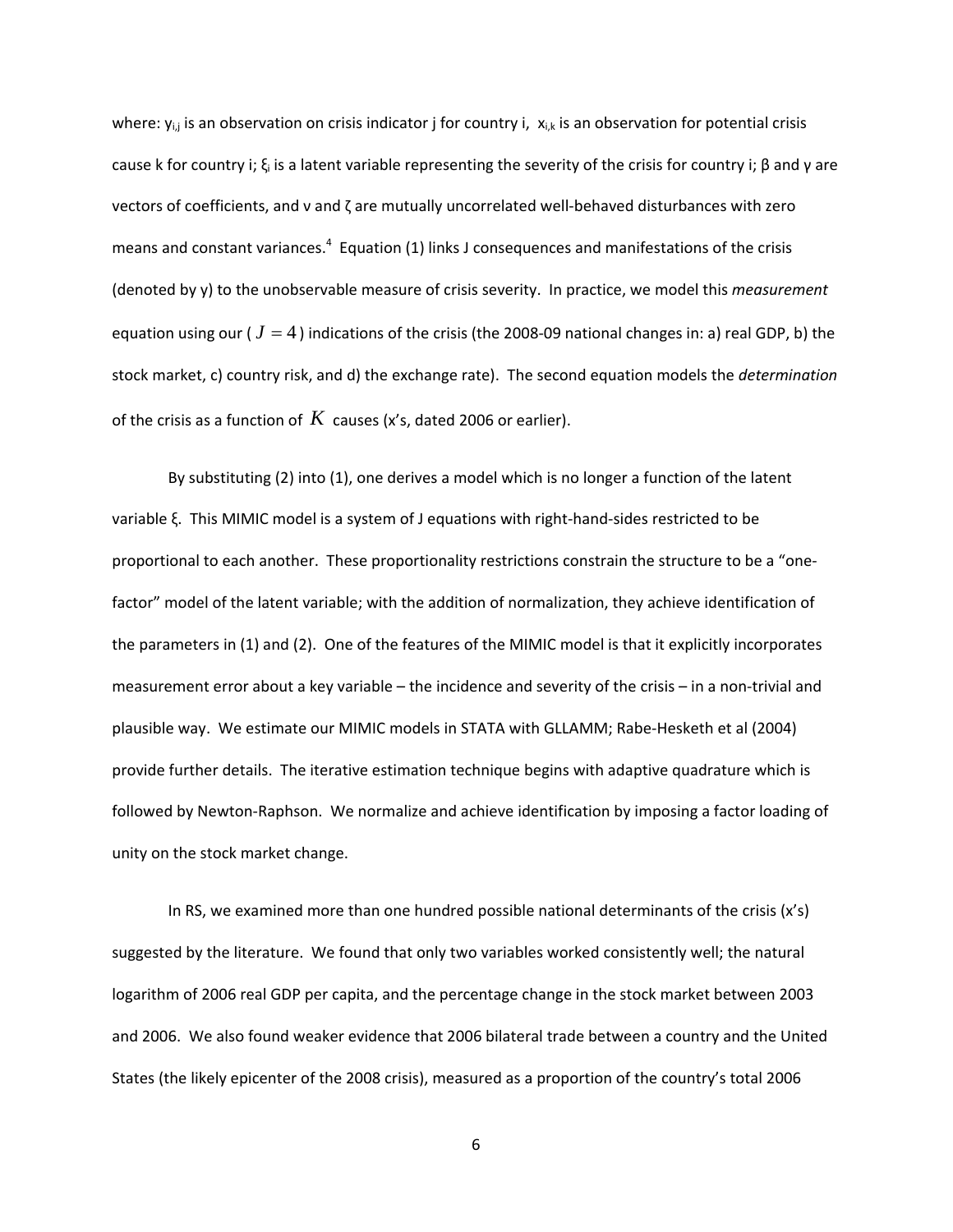trade, can be linked to crisis intensity. In particular, richer countries and countries which had experienced a larger stock market run-up seemed to suffer more serious crises. The same is true of countries *less* dependent on trade with the United States, though the evidence is weaker for the last finding. We use these three variables as our default "causes" of the 2008‐09 crisis.

In the column at the extreme left of Table 1, we estimate our MIMIC model again, but now using 2008-09 data on crisis manifestations and our three causes.<sup>5</sup> Our updated results are quite similar to those of RS in both economic and statistical terms. The effects of both real GDP per capita and the stock market run-up are negative and statistically significant; more of either is associated with a worse crisis. More American trade seemed to reduce crisis intensity, though the effect is only significantly different from zero at (a whisker) greater than the .1 level.

## New Results from the Literature

While our original results seem to stand up to the scrutiny provided by extra data, we do not pursue them further here. A literature has since sprung up which diverges from our methodology in four respects: a) the measure of crisis intensity (the dependent variable); b) the potential causes of the crisis (the covariates); c) the estimation procedure used to link potential causes and consequences of the crisis; and d) the sample of countries under consideration. In order to see whether our results are incompatible with those of others, we now follow more closely in the steps of the literature.

#### Measures of Crisis Intensity

One of the attractions of the MIMIC model to us is the fact that it models the crisis as being imperfectly reflected through a number of measures. However, the norm in the subsequent literature has been to model the crisis using a single measure, typically some function of GDP growth. For instance, Lane and Milesi‐Ferretti (2010) model real GDP growth over 2008‐09; Blanchard et al (2010)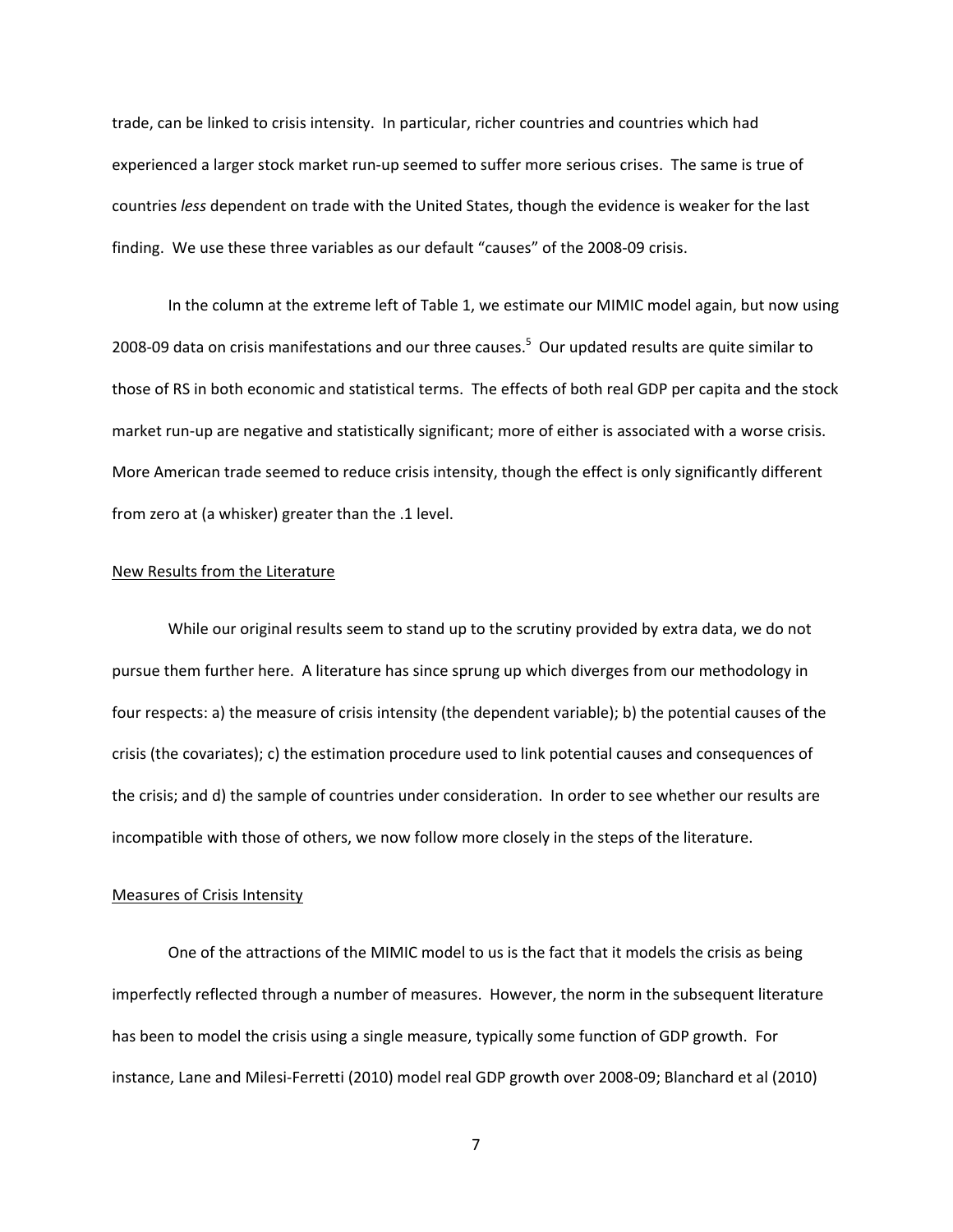use growth between 2008Q4 and 2009Q1 from which they subtract average growth over 1995‐2007; and Berkmen et al (2009) use the revision to the forecast of 2009 growth made between the Springs of 2008 and 2009 (Giannone et al (2010) and Claessens et al (2010) use other functions of GDP). It should be noted that such measures of crisis intensity are almost always real; modeling measures of financial distress is rare (though see Claessens et al, 2010).

Rather than restrict ourselves to a single cross-country measure of the crisis, we cast our net widely, and examine seven measures, all of which are continuous.<sup>6</sup> Our default measure of crisis intensity is real GDP growth for 2008‐09, taken from the *EIU* Country Reports. RS were criticized for not taking account of underlying growth trends, so we also consider both: a) the change in growth between 2005‐07 and 2008‐09; and b) the change in growth between 1990‐07 and 2008‐09, following the logic of e.g., Blanchard et al (2010) and Lane and Milesi‐Ferretti (2010). We also follow Berkmen et al (2010) in considering growth revisions; we consider the difference between the April 2008 *World Economic Outlook* forecast for 2009 real GDP growth and the forecast for 2009 real GDP growth made in the April 2009 *WEO*. A fifth measure of the extent of the crisis is the 2009 output gap as estimated in the November 2009 OECD *Economic Outlook*, though this measure is only available for OECD members. Next we consider consumption growth for 2008-09 following Lane and Milesi-Ferretti (2010); consumption is more directly relevant for welfare than output growth. Our last measure of crosscountry crisis intensity is a combination of the four variables we used in RS. In particular, we examine the first principal factor extracted from 2008‐09 changes in the SDR exchange rate, the national stock market, real GDP, and *Euromoney* country risk ratings.7

All seven crisis measures that we consider are positively correlated with each other, but the measures are by no means identical. Figure 2 provides a comprehensive set of scatter‐plots of each of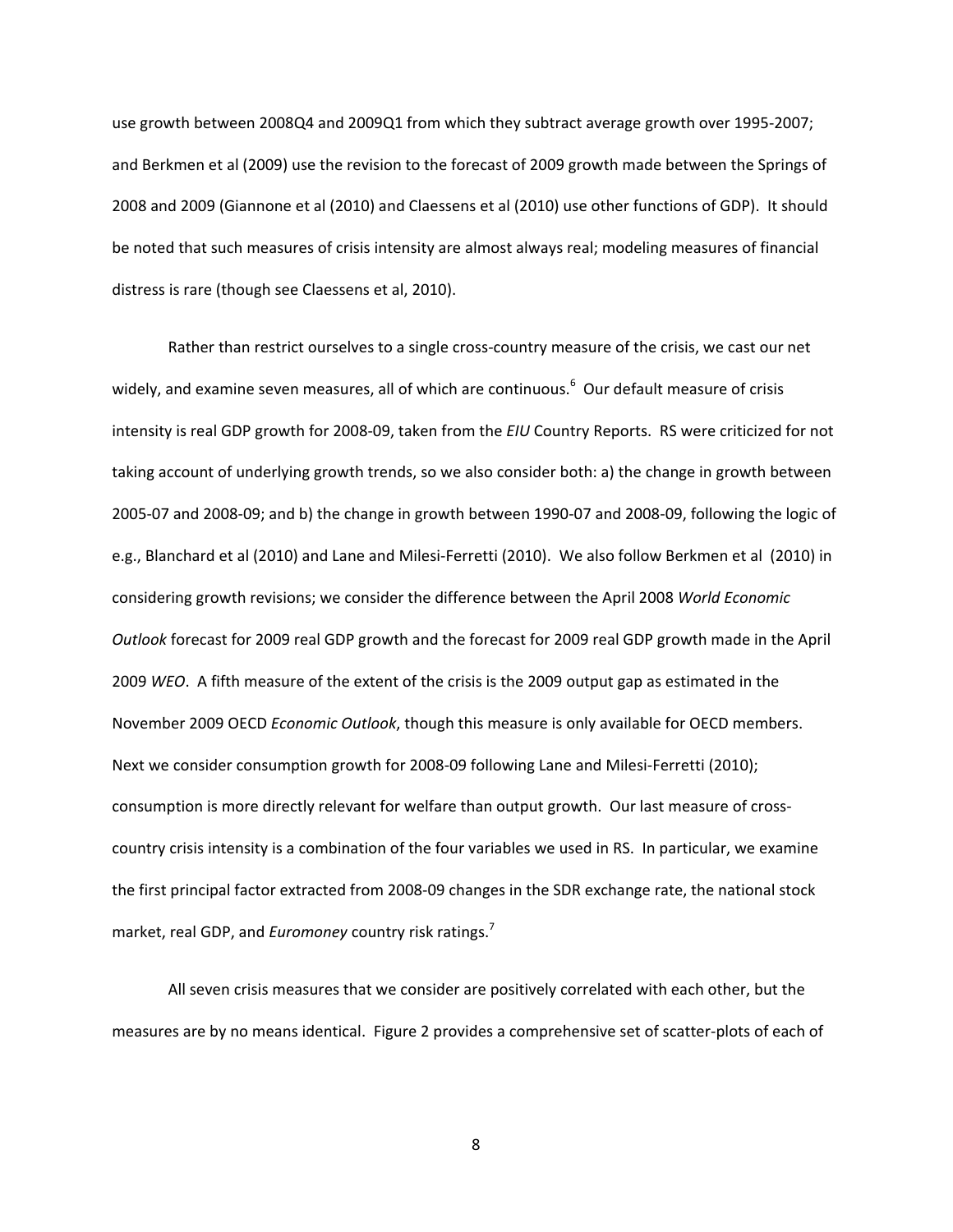our seven cross‐country measures of crisis intensity graphed against the others; the bivariate correlation coefficients are recorded in Table 2.<sup>8</sup>

## Causes of the Crisis

After choosing a measure of crisis intensity (e.g., 2008‐09 GDP growth), researchers have attempted to link their chosen dependent variable to potential causes of the crisis. These crisis determinants are often measured using data that precedes the crisis, as would be required in a functional EWS. For instance, in RS, we attempted to link over 100 potential vulnerabilities dated 2006 and earlier to crisis manifestations from 2008. A large number of different causes have been investigated, usually with limited success. A consensus seems to be developing that it is extremely difficult to understand the intensity of the crisis across countries using simple quantitative models. For example, Kamin and Pounder de Marco (2010) using a standard regression methodology, also find little evidence of linkages between measured vulnerabilities going into the crisis and subsequent economic performances.

However, there are some successes. For instance, Claessens et al (2010) find that only a few conditions that preceded the crisis can be linked to the measures of performance during the crisis. In particular, they find that only house-price appreciation, bank credit growth, and the size of the current account can be sensibly and robustly linked to crisis incidence. Lane and Milesi‐Ferretti (2010) and Berkmen et al (2009) also consider a large number of crisis causes and effects; both corroborate the finding that cumulative credit growth and fixed exchange rates affect crisis severity. Adrian and Shin (2008) provide a relevant discussion of credit growth. Berkmen et al (2009) also find that countries with greater financial leverage experienced worse crises, while Lane and Milesi‐Ferretti (2010) find the current account is relevant for understanding crisis intensity; we had some success with both variables in RS. Giannone et al (2010) provide robust evidence that countries with more liberal credit market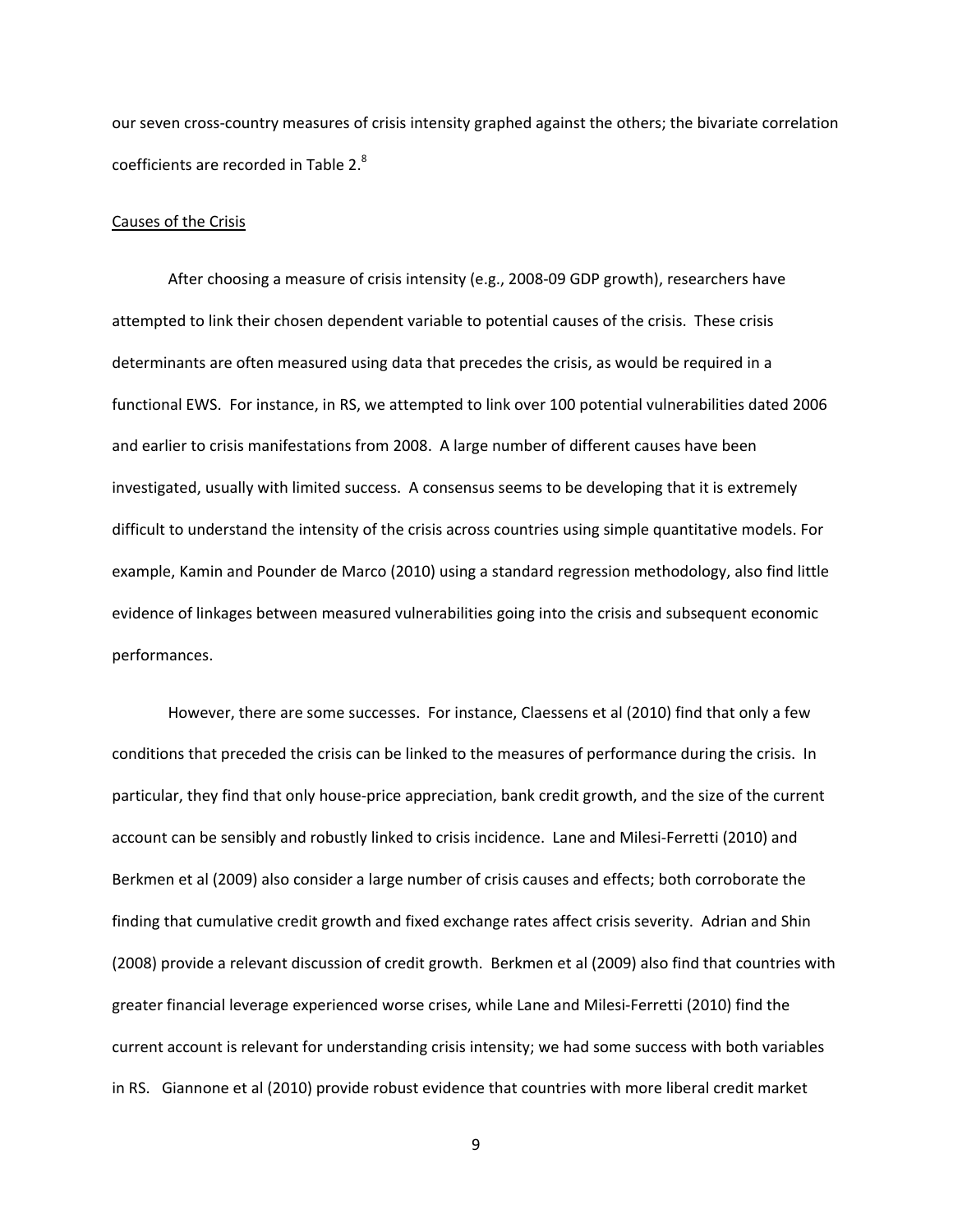regulations suffered more serious crises. Both Blanchard et al (2010) and Lane and Milesi‐Ferretti (2010) find that countries whose trading partners declined further *during* the crisis fared worse themselves. Blanchard et al (2010) demonstrate that the fraction of GDP held in short‐term external debt is closely negatively linked to growth for developing countries. Frankel and Saravelos (2010) have some success with various measures of international reserves; Obstfeld et al (2009) find that reserves are of help in understanding depreciation during the period. A large number of other potential causes have been investigated but cannot be reliably linked to the crisis, including: the size of credit and debt in the economy; features of the domestic banking sector; fiscal policy; and foreign integration via both trade and capital flows. Many researchers (including Claessens et al (2010), Giannone et al (2010), Frankel and Saravelos (2010), and Lane and Milesi‐Ferretti (2010)) corroborate RS in finding that countries with higher levels of real GDP per capita experienced more severe crises.<sup>9</sup>

### Investigating Potential Crisis Causes One by One

We now investigate the relevance of all the variables suggested by the literature as potential cross‐country causes of the great recession. We begin by including them as covariates of crisis intensity, one by one (this should help alleviate multicollinearity problems). In RS we used a non‐linear MIMIC procedure, but we follow the literature in using least squares since it prevailed as the estimation strategy of choice. Almost all of the literature is cross-sectional in nature, attempting to understand the linkages between national sources of vulnerability and crisis intensity across countries. This seems sensible to us, since success in the cross-sectional incidence of crises is likely to be more easily modeled than its time‐series variation. Since success in both the cross‐section and the time‐series is necessary for any useful EWS, beginning with the easier task seems reasonable.

We use OLS to estimate equations of the form:

$$
y_i = \varphi x_i + \varepsilon_i \tag{3}
$$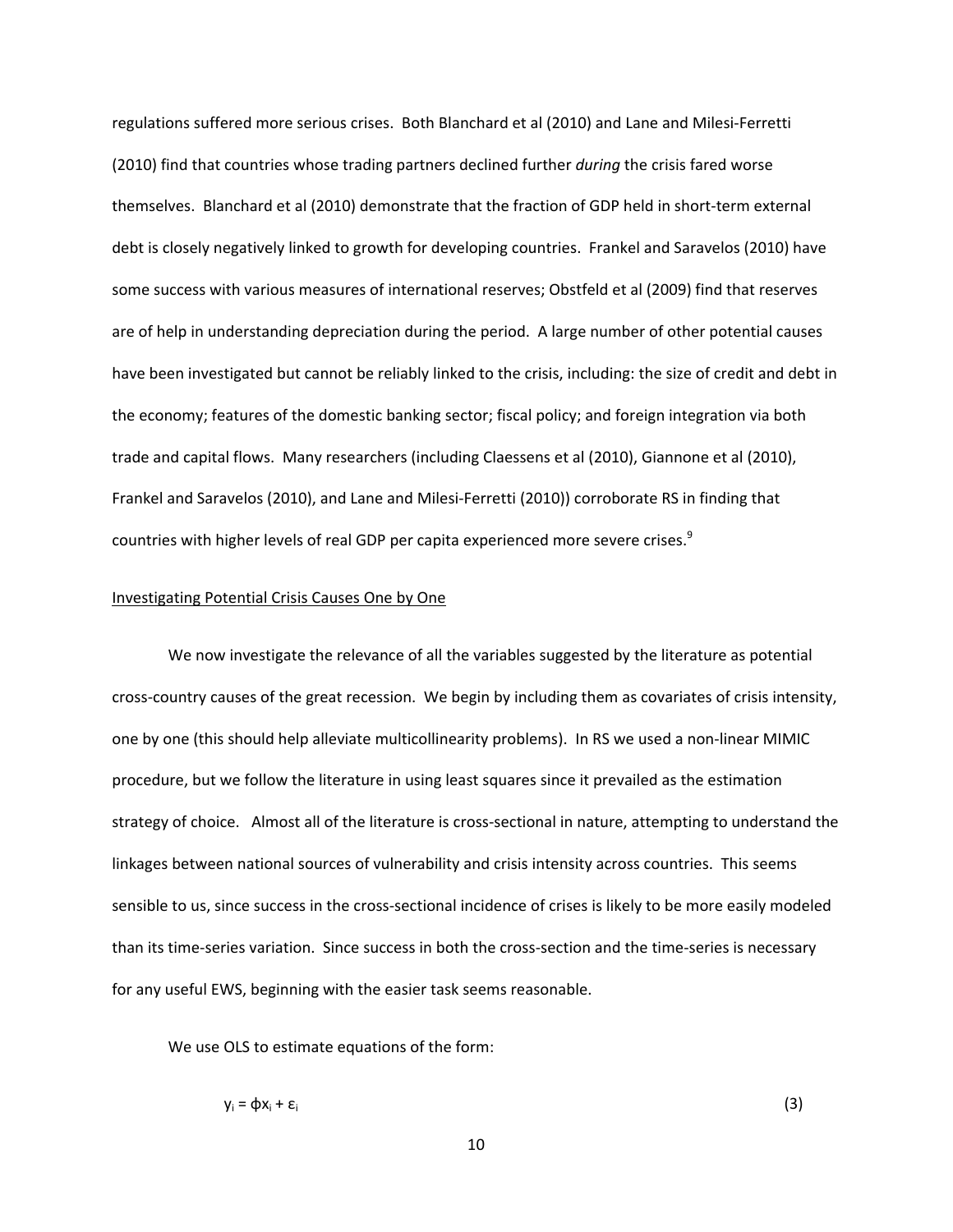where  $\phi$  is a reduced-form coefficient linking a pre-crisis cause of the crisis (x) to a crisis manifestation (y) and  $\varepsilon$  is a well-behaved disturbance.

We estimate our equations for a variety of different samples. We do this to check for sample sensitivity, to be able to compare our results easily with the literature, and to ensure that negative results do not stem from mixing together heterogeneous groups of countries. We examine six different samples of countries. Our full sample consists of up to 107 countries/territories that are either rich (real GDP per capita of at least \$10,000 in 2003) or reasonably well‐off and large (real GDP per capita of at least \$4,000 and a population of at least one million). We also restrict this sample to consider five more narrow alternatives: a) 51 countries that the World Bank judges to be "high income"; b) 74 countries that are not considered by the IMF to be "advanced economies"; c) 89 countries that are not major oil exporters; d) 91 countries that are not small financial centers; and e) 51 countries that are either high or upper‐middle income countries and are neither oil exporters nor small financial centers. The full sample of countries (along with relevant characteristics) is tabulated in Appendix Table A1.<sup>10</sup>

The nine panels of Table 3 each investigate one of the nine causes of the crisis that researchers have been able to link successfully to the intensity of the crisis. For instance, Table 3a examines whether countries with fixed exchange rate regimes seem to experience more intense crises. Successive panels of Table 3 report the effects of: the 2006 current account/GDP ratio; 2005‐07 growth in trading partners; the 2006 degree of credit market regulation; the 2006 ratio of short-term external debt to GDP; the 2000-06 change in real housing prices; the 2000-06 growth in bank credit measured as a fraction of GDP; the 2006 level of bank credit, again measured as a fraction of GDP; and international reserves, also as a fraction of GDP.<sup>11</sup> Data sources and descriptions are provided in the notes to the tables.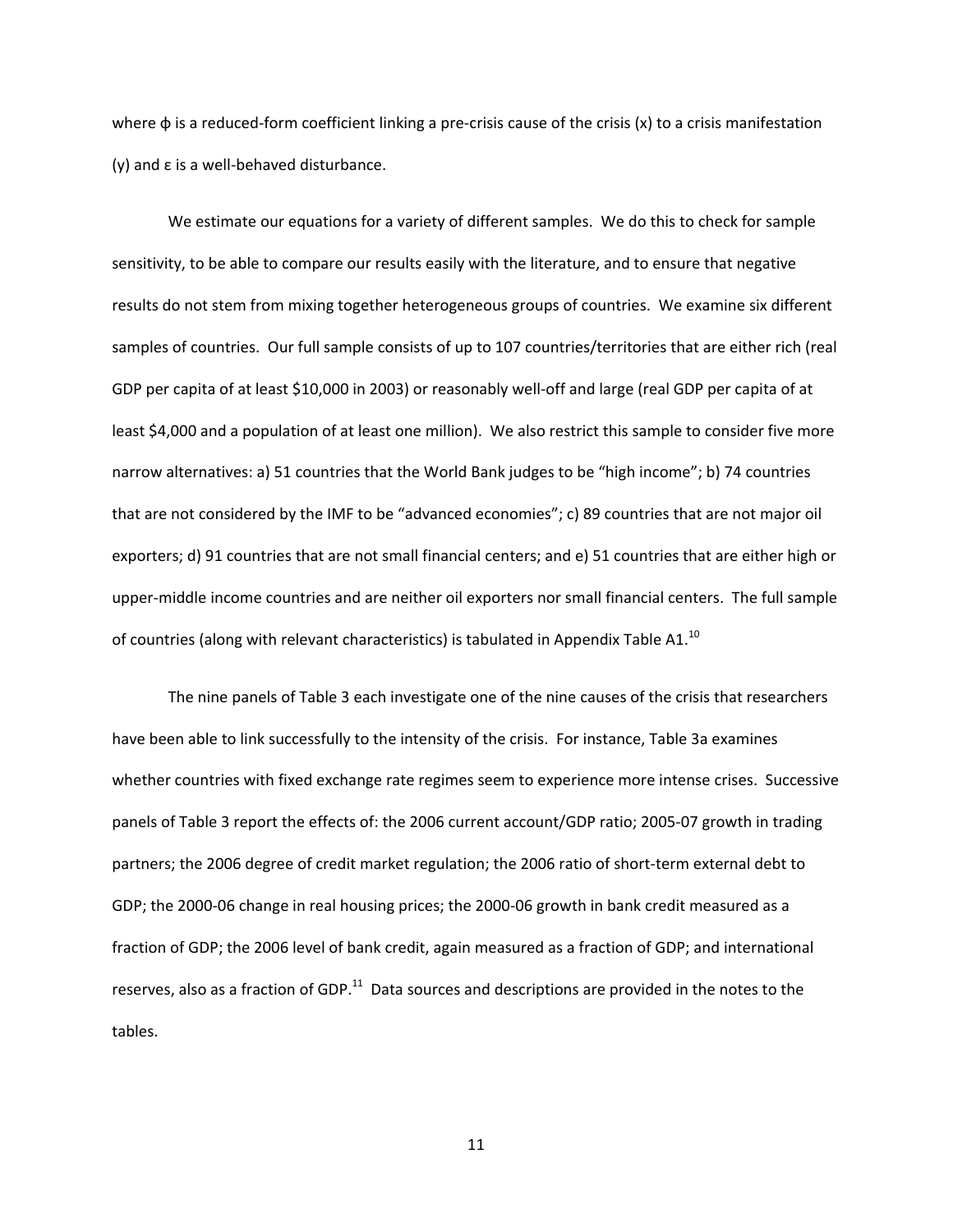There are seven rows in each panel of Table 3, one for each of the seven different measures of crisis intensity (2008‐09 real GDP growth, the 2009 output gap, etc.). There are also six different columns, one for each of the different sample of countries (all, high-income countries, etc.). Thus there are (6x7=) 42 coefficient estimates tabulated; we also include standard errors (which are robust, so as to account for heteroskedasticity or cross‐sectional dependence). Each of these coefficients is taken from a separate cross‐country OLS regression; these regressions also included an unreported intercept and control for the natural logarithm of 2006 real GDP per capita. Coefficients that are significantly different from zero at the .05 (.01) significance level are marked with one (two) asterisk(s).

The results of Table 3 show that it is not trivial to link some plausible causes of the crisis to its intensity across countries, at least in a robust fashion. For instance, we have little success linking crises to fixed exchange rate regimes; the same is true of the effect of pre-crisis trading partner growth, and the ratio of credit to GDP. International reserves also do not seem to have consistent strong effects.<sup>12</sup> But we do have some successes. Countries with pre‐crisis current account surpluses seemed to weather the Great Recession better, as did countries which had experienced lower growth in bank credit beforehand. Like Giannone et al (2010), we find that countries with more liberal credit market regulation experienced significantly worse crises.<sup>13</sup> The effects of the current account, credit growth, and credit market regulation are all somewhat sensitive to the exact country sample and measure of crisis intensity. Countries which have experienced more of a run‐up in the real housing price and those with more short-term external debt also seem to suffer worse crises, though the number of observations we have for both measures is limited (short‐term external debt data is only available for 52 developing countries, and we use the 45 observations on real housing prices available from Claessens et al (2010)). $^{14}$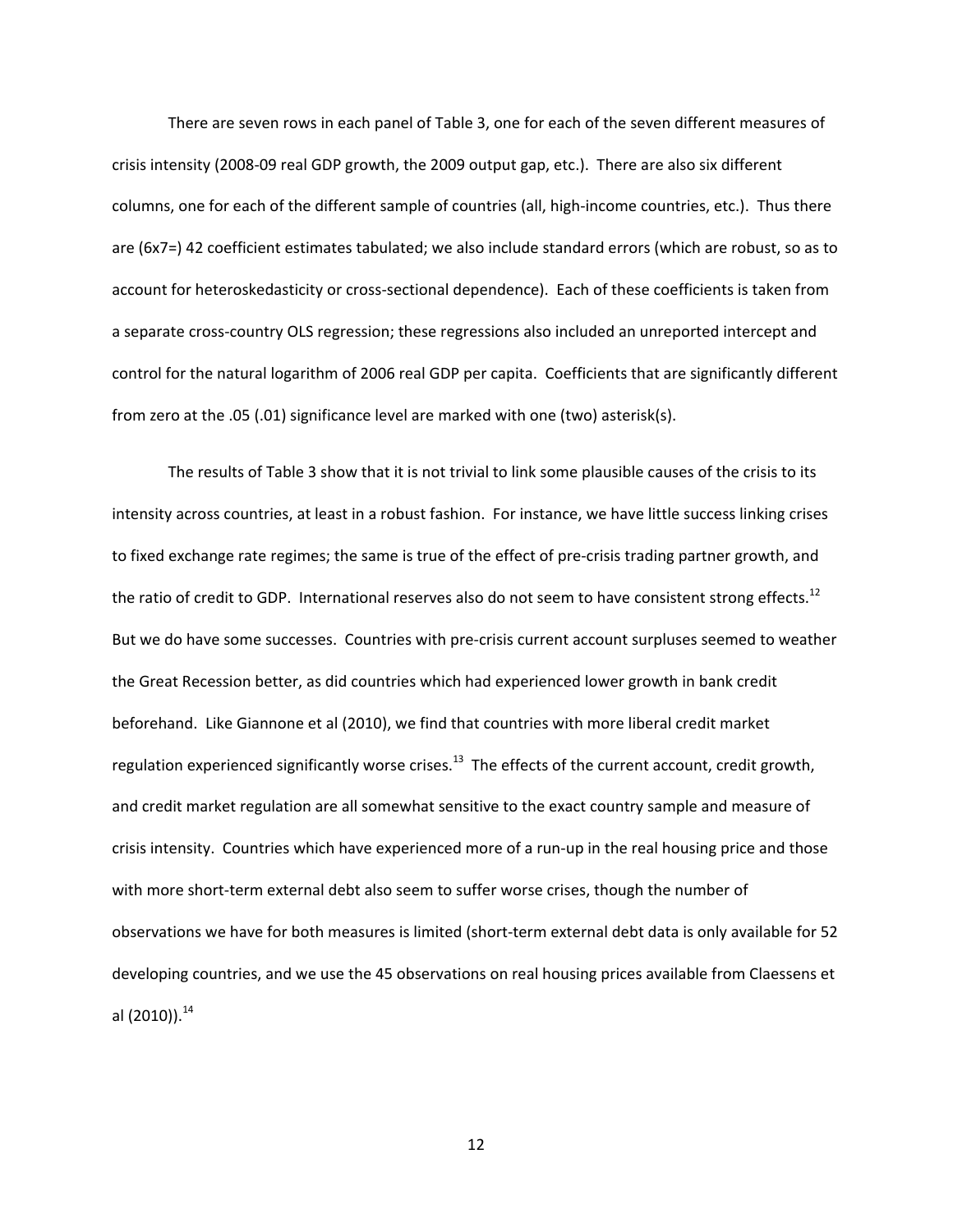To summarize, we find that some of the variables explored in the literature are correlated with crisis intensity across countries in our sample. The current account, credit market regulation, and credit growth are widely available variables which are associated with crisis in the Table 3 results. The fraction of GDP held in short‐term external debt and the run‐up in real housing prices also seem to work, but are only available for a small number of countries, making statistical inference more difficult.<sup>15</sup>

### Combining Potential Crisis Causes Together Simultaneously

The results in Table 3 can be criticized, since they only control for the level of real GDP. Further, the potential causes are investigated one by one, not simultaneously. We now handle both those problems.

In Table 4a, we include all of the potential causes of the crisis that we found to be successful in Table 3 and have large number of observations. In particular, we include simultaneously: a) the 2006 current account, expressed as a percentage of GDP; b) the 2006 credit market regulation, and c) bank credit growth between 2000 and 2006 (as a percentage of GDP). We also include as controls the three variables that we found to be successful in RS, namely: a) the log of 2006 real GDP per capita; b) the growth in a country's stock market/GDP ratio between 2003 and 2006; and c) the proportion of a country's trade going to the United States in 2006. Simple bivariate scatter‐plots of growth against each of six regressors are provided in Figure 3. There are seven rows in Table 4a, one for each of the seven different measures of crisis intensity (our dependent variable). It should be noted that the number of available observations is sometimes low, especially when we measure crisis intensity using the OECD's output gap.

The results of Table 4a are sobering for those who believe in the viability of such cross-country early warning systems. None of the measures of crisis intensity is explained precisely; the equations do not fit the data well. The right-hand side variables have only been included after a fairly arduous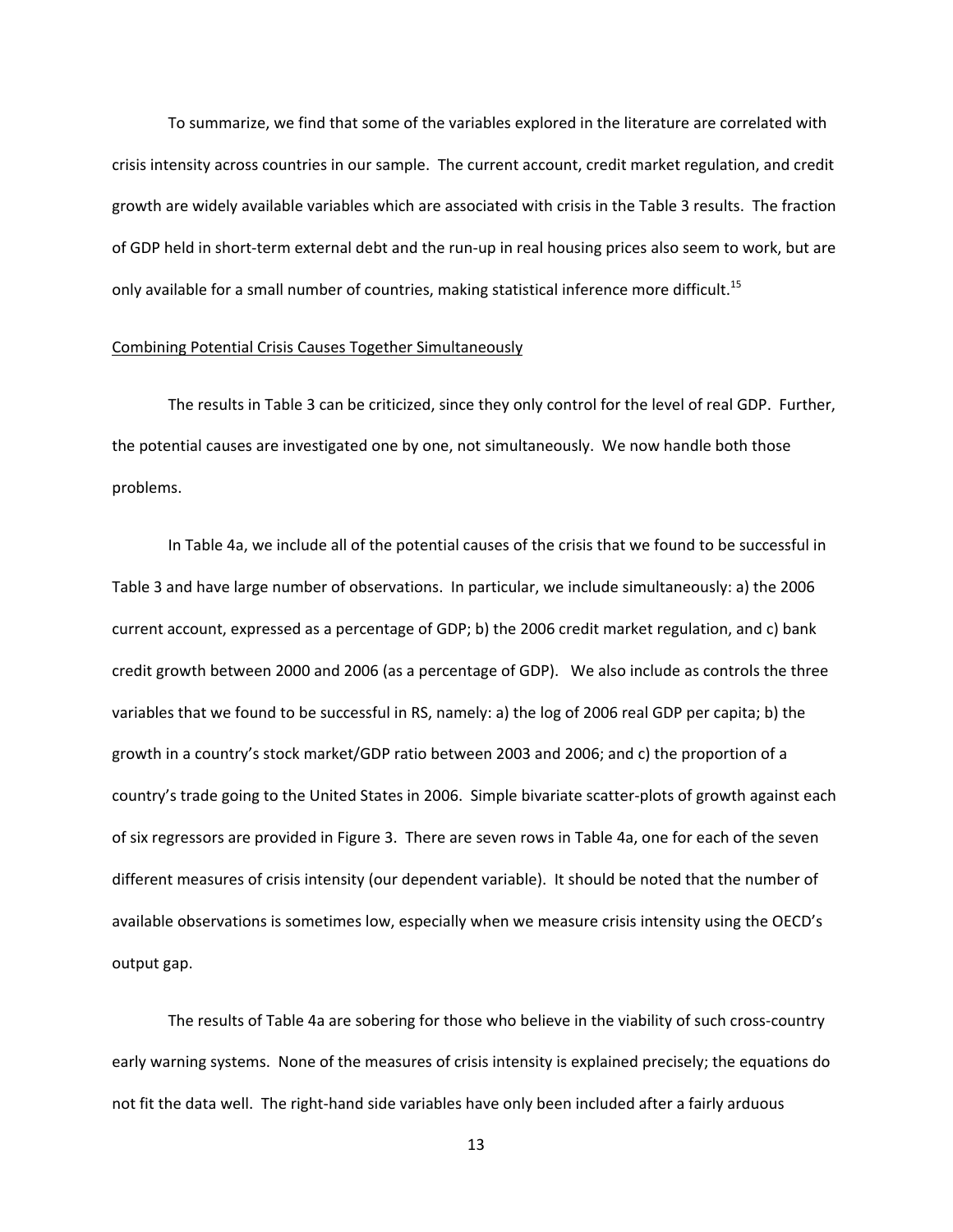process of winnowing, and yet a number seem to be insignificant when included simultaneously. For instance, neither the pre‐crisis stock market run, nor trade linkages with the United States have significant effects on crisis intensity in any of the seven reported regressions. Other variables are almost as weak; the effect of bank credit growth is significant at the 5% level in one of the seven regressions, while the current account and income effects are different from zero at conventional levels in only two. The only variable that seems to have a robust effect is that of the degree of credit market regulation, which is significantly different from zero for six of the seven regressands. Further, the economic significance of the effects is also usually small. Average real GDP growth for 2008‐09 was 1.4% in our sample of countries. An increase in a country's current account surplus of 13.9 percentage points would result in an expected increase of the growth rate by some 3.1%. This is the largest economic effect of any of the coefficients tabulated in Table 1, and seems an academic exercise; a switch of the current account by 13.9% of GDP is so large as to be irrelevant, though it is only one standard deviation of the current account/GDP ratio in our cross‐section.

The results of Table 4a rely on using judgment to choose the most relevant regressors. Table 4b tests the validity of this judgment by using a mechanical specification search. In particular, it reports results from a stepwise general‐to‐specific specification search for regressors that matter in the sense of being statistically significant at the 5% confidence level. The variables which survive this test are the same as those which show up consistently in Table 4a; the current account, credit market regulation, bank credit growth, and real GDP per capita.<sup>16</sup>

The crisis measure that can be most closely linked with the data is simple 2008‐09 GDP growth; it is intuitively and strongly affected by three pre‐crisis variables (2006 real per capita income, the current account and credit market regulations). Accordingly, we pursue this measure of crisis intensity in the analysis which follows.<sup>17</sup>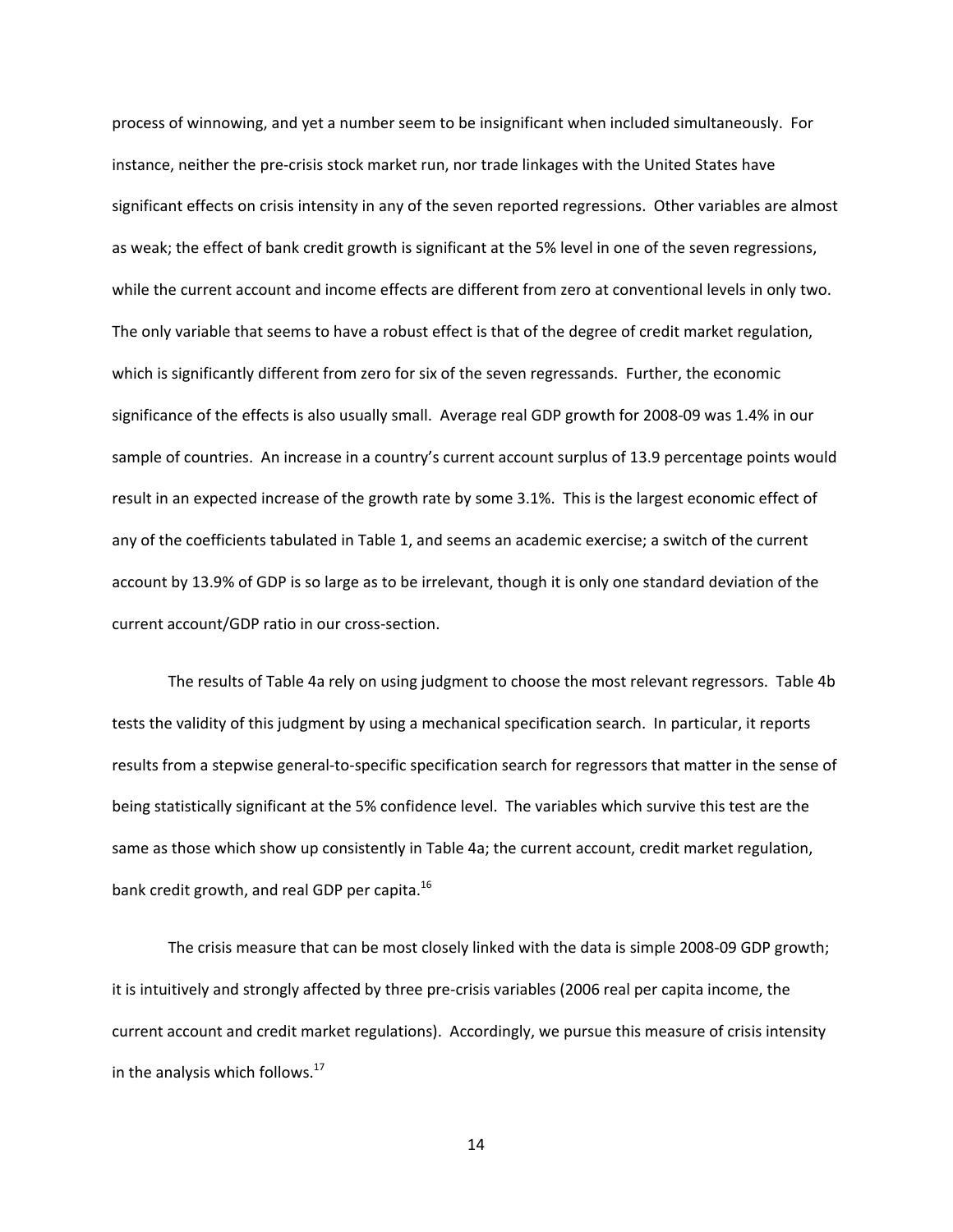In Table 5a, we examine whether the links between 2008‐09 growth and the six key regressors are robust to changes in the sample of countries. The default sample of all countries with available data is reported in the top row; this simply reproduces the top row of Table 4. The rows below present results for the five other samples of interest. Unfortunately even reasonable changes to the precise sample of countries have a large effect on the coefficient estimates. For instance, the significant effect of the current account vanishes almost entirely when the sample is changed, as is the effect of real income. Indeed, the only effect which is significantly different from zero in a majority of the samples is the negative effect of credit market regulation. Restricting the sample only to high income countries results in particularly fuzzy results, since the sample size falls dramatically and almost all rich countries experienced serious recessions. Not all the news is negative; the goodness of fit varies little across samples, as do the signs (though not magnitudes) of most of the coefficients. Still, results vary a lot across reasonable perturbations in the precise sample of countries. If the causes of crises vary between (say) rich and poor countries, it seems pointless to construct a common EWS.

Table 5b adds the two extra regressors of interest to the equation, using the full sample of available observations. Only the negative effect of short-term external debt survives, and its presence reduces the sample size considerably (since it is only available for developing countries), simultaneously knocking out the effects of the current account and real income.

The results in Table 6a show that even focusing the regressions more narrowly on these results still leaves an equation which is sensitive to the exact sample of countries. Only the external short‐term debt ratio enters in a consistently robust fashion. On the other hand, weighting the regressions by a country's population has little effect, as shown in Table 6b.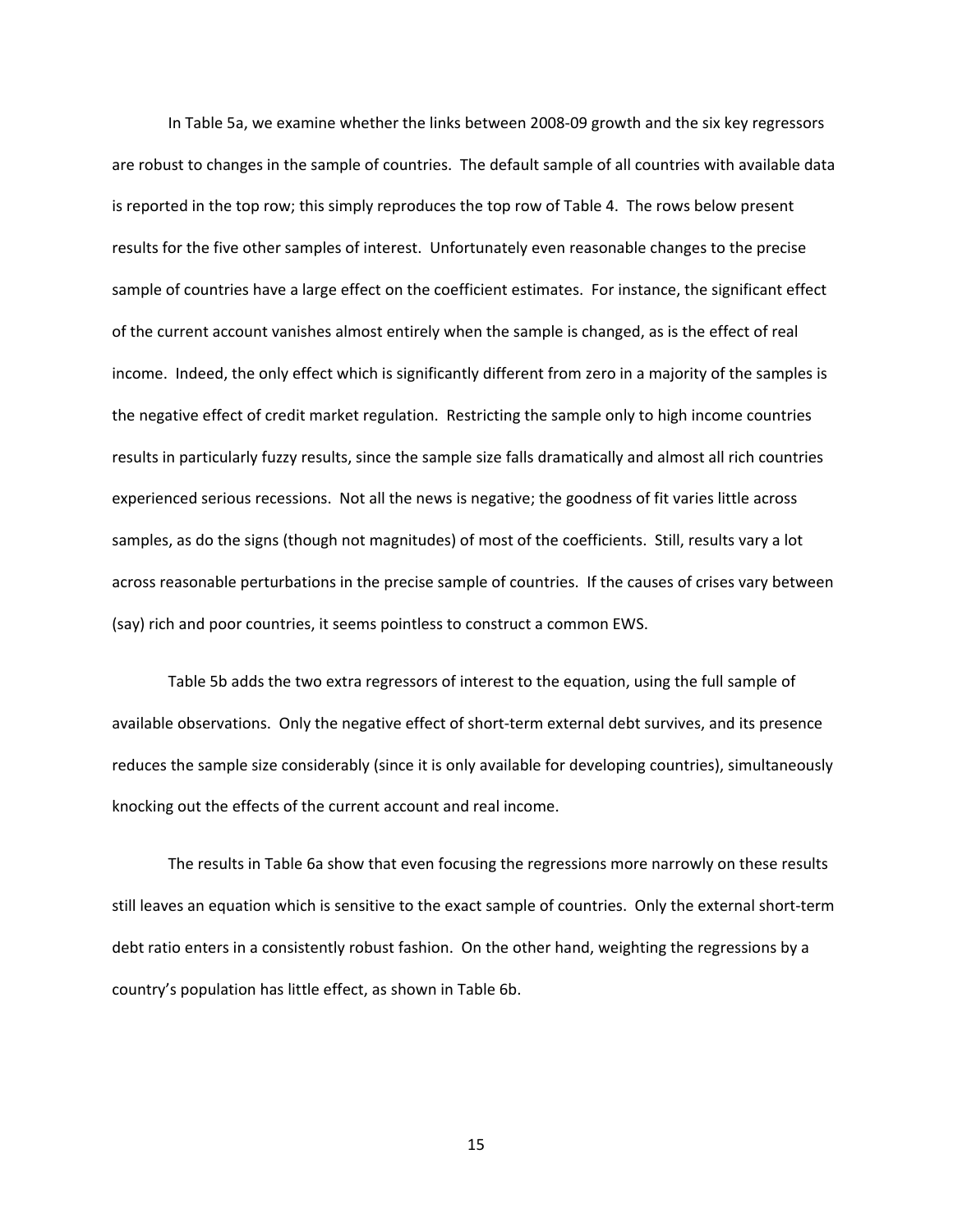Is the absence of strong results the result of some non-linearity in the data which has not been modeled in our linear equations? While the graphical evidence in Figure 3 makes us skeptical about such a claim, we now pursue a semi-parametric approach to tease out any non-linearities of relevance.

We focus on the four regressors that seemed most highly correlated with (in Tables 5 and 6) and relevant for understanding real 2008‐09 growth: the current account/GDP ratio, credit market regulations, log real GDP per capita, and short term external debt/GDP ratio, all measured in 2006. We search for non-linearities variable by variable using a general non-parametric technique. However, we also take account of the potential linear effects of the (three) other key regressors. We follow a tedious but straightforward procedure. First, we choose a regressor of interest; say the current account/GDP ratio. Next, we account for the effects of the other regressors (credit market regulations, …) by regressing 2008‐09 growth on these other regressors, and retrieving the residual. Similarly, we regress the current account ratio on the other factors and take the residual. Finally, we regress the growth residual on the current account residual – both now purged of the effects of other regressors – using the non‐parametric "locally weighted regression" technique which can capture arbitrary non‐linearities. We plot fitted LWR relationships in Figure 4. There are four graphs, one for each key regressor.<sup>18</sup> Unfortunately, no obvious threshold effects or useful non‐linearities are apparent in Figure 4.

#### Extending the Sample Period

Suppose that one ignores the sensitivity of the results in Tables 4‐6 and focuses only the positive results. The message one might be tempted to draw is that countries with current account surpluses, and more tightly regulated financial systems suffered less extreme crises in 2008‐09, after controlling for the level of real GDP per capita. Do these empirical findings characterize other global downturns?

The panels of Table 7 are analogues to Table 6, for different worldwide downturns. After having grown for years at around 3.7%, the world economy turned down sharply in 1991; global output growth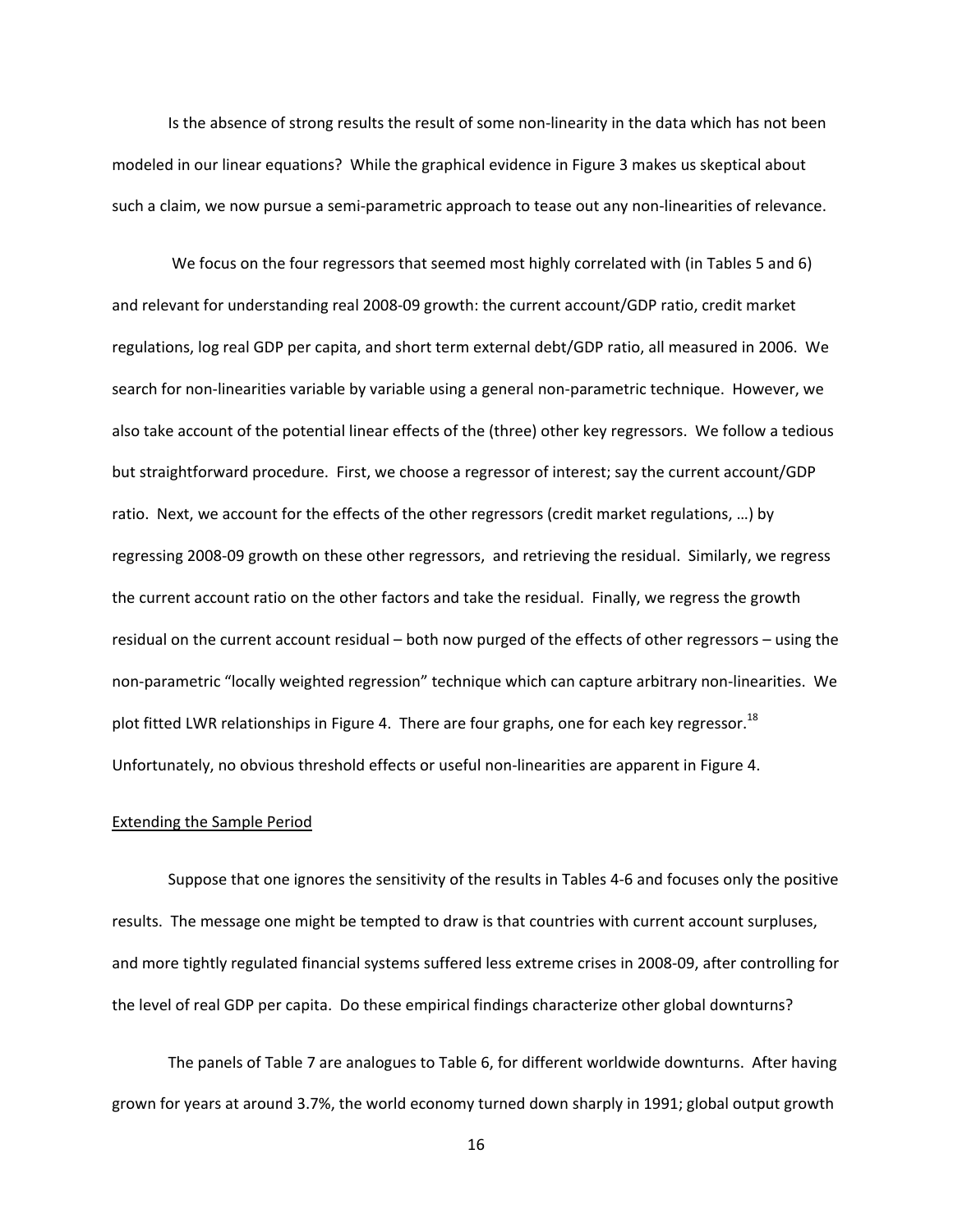fell to 1.5%. The downturn was particularly pronounced among the advanced economies, and persisted through 1992 (and indeed 1993). Accordingly, where Table 6 uses data for a cross‐section of countries during the "Great Recession" of 2008‐09, Table 7a examines the global slowdown of 1991‐92. Another, more shallow, global slowdown occurred in 2001‐02 when the growth of the world economy slowed to 2.3% after previously growing at 3.7% (again, this event disproportionately hit richer economies). Accordingly, Table 7b is an analogue for the slowdown of 2001‐02. Both panels of Table 7 use the three variables that most successfully captured growth in Tables 5 and 6, namely the current account/GDP ratio, the degree of credit market regulation, and the level of real GDP per capita (we interpret the latter as a control). In all cases, these variables are measured for the year *before* the worldwide slowdown occurred, and the estimation is done for the six different samples of countries examined in Table 5a.

The estimates of Table 7 show that even the best estimates gleaned from Tables 5 and 6 may not be particularly stable over time (even focusing on global recessions that are only clearly seen *ex post*). Countries with large current account deficits seemed to suffer more in the Great Recession, but not in the 2001-02 slowdown when the effect is usually negative (but insignificant). Even more strikingly, consider the single most robust result of the 2008‐09 analysis, namely the negative and significant effect of the credit market regulation variable. For the two previous global recessions, the effect is often positive and significantly so in a number of the samples; it is never significantly negative. Such sample sensitivity reinforces our skepticism concerning the value of such exercises. Table A2 in the appendix provides some corroborating sensitivity analysis; it reveals that neither credit growth nor short-term external debt play consistently important and negative roles in predicting growth.

#### **Conclusion**

In our earlier research on early warning systems (Rose and Spiegel, 2010a, 2010b), we found that it was difficult to reliably link macroeconomic or financial indicators from 2006 or earlier to a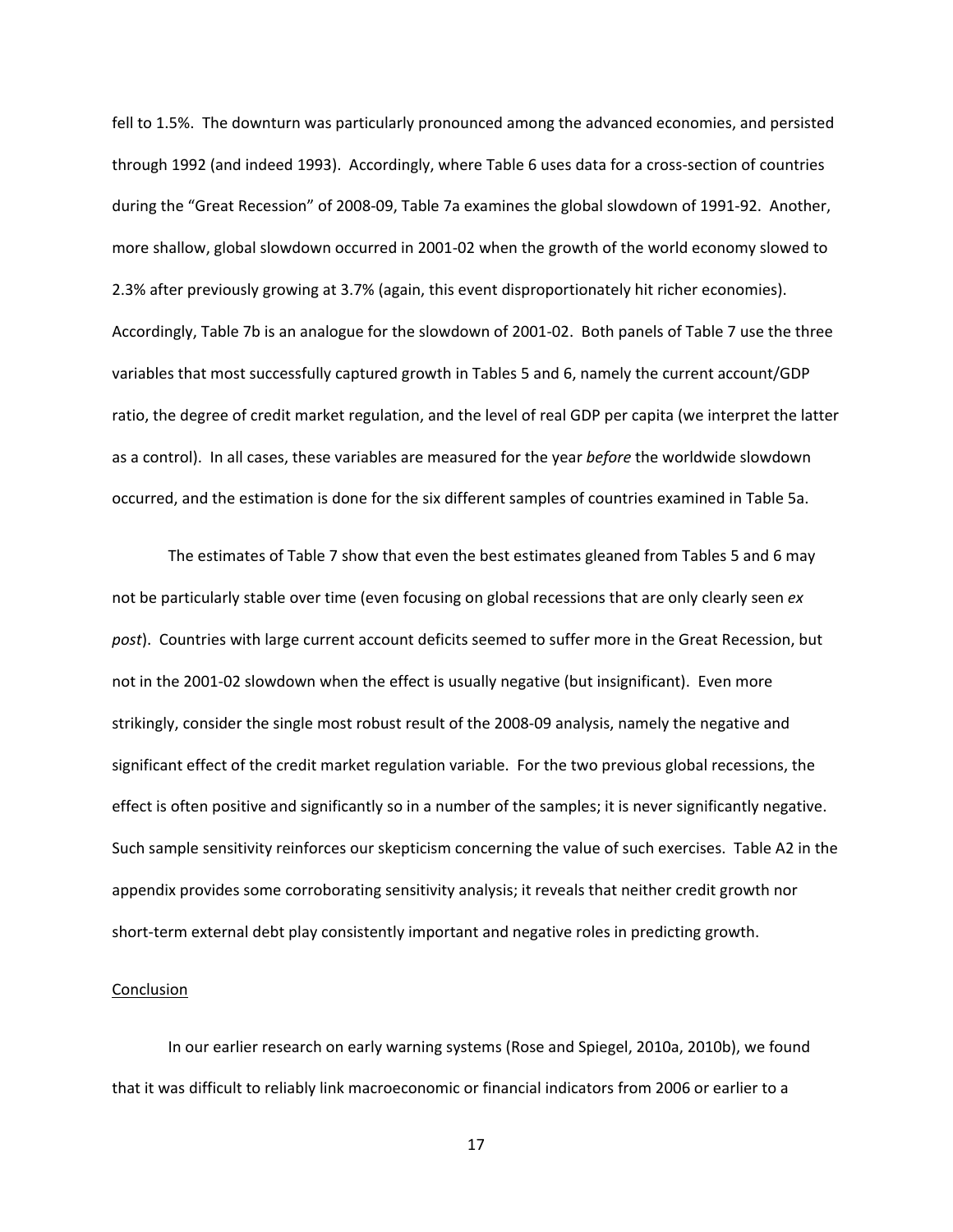variety of financial and real manifestations of the 2008 crisis. In this short paper, we show that this negative finding seems robust, in particular to a number of apparent successes in the recent literature. We examine the sensitivity of our findings to: a) new data available through the Spring of 2010; b) (seven) different measures of cross‐country crisis intensity; c) (eight) different potential causes of the crisis that have worked for other researchers; d) (six) different country samples; and e) a different estimation strategy. Despite a broad search, we have been unable to find consistent strong linkages between pre‐existing variables that are plausible causes of the Great Recession and the actual intensity of the recession. Our cross‐country models just do not seem to fit the data well even "in sample" and the effects of our wide range of potential causes cannot be estimated with reasonable precision. Perhaps this is because crisis causes varied across countries. Perhaps "this time was different." Either explanation reinforces our skepticism about the feasibility of developing a forward‐looking early warning system based upon national macroeconomic and financial data.

It is natural for economists to generalize from experiences of a few particularly salient countries to make generalizations, though it is often inappropriate. Our poor regression results are simply telling us that the pre‐conditions for the crisis in the United States (or Iceland, or Latvia, …) often do not describe other countries particularly well. Credit growth was high before 2007 in Australia, Canada, and South Africa, yet these countries seemed to have weathered the crisis well. Real housing prices actually fell well before the crisis in Japan, Germany and Portugal, yet these countries were hard hit. Since it is difficult to understand the cross‐country incidence of the great recession even in retrospect, we are dubious about the potential for comparable "early warning" forecasting model going forward.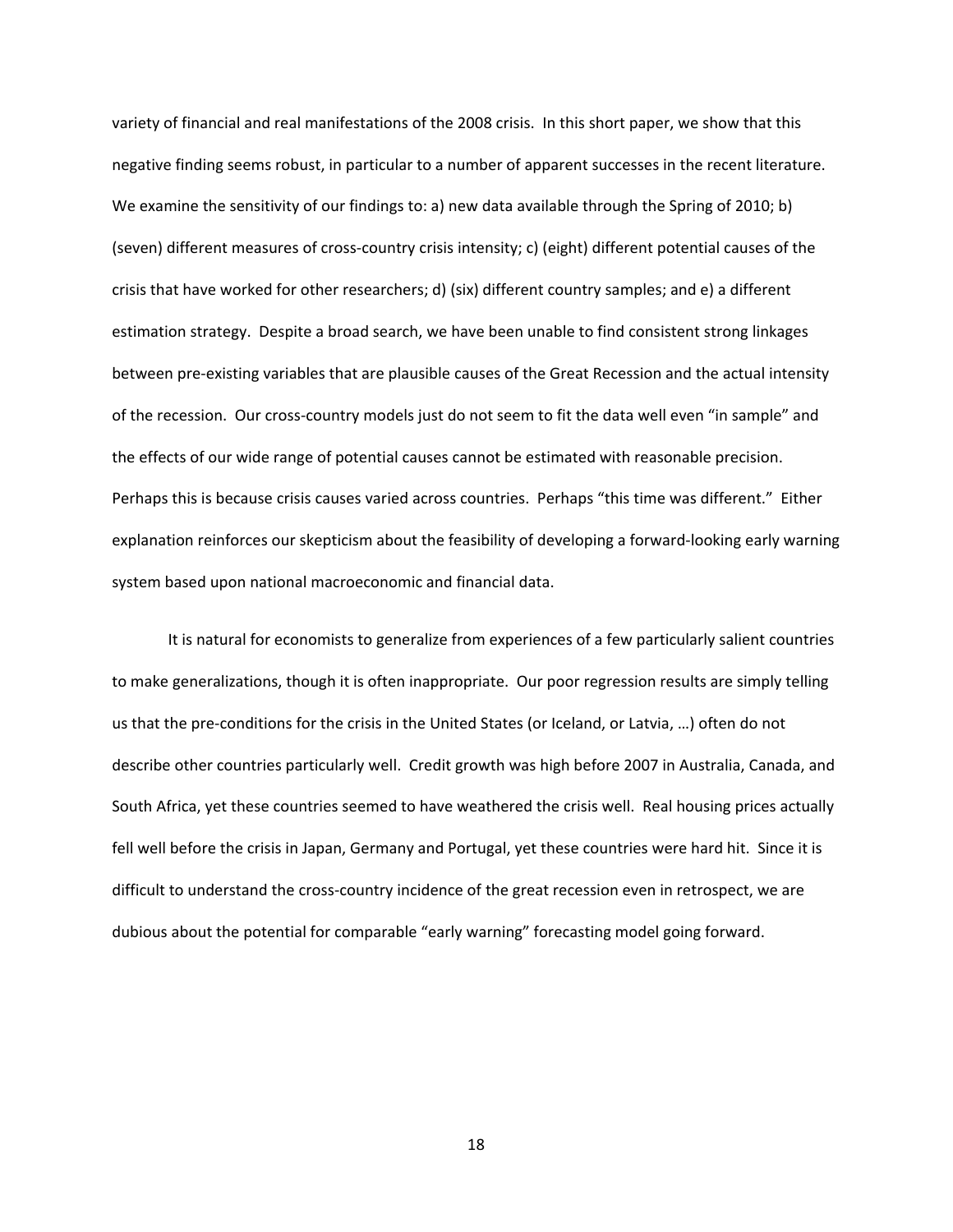## References

Adrian, Tobias and Hyun Song Shin (2008) "Financial Intermediaries, Financial Stability, and Monetary Policy" *FRBNY Staff Report No. 346.*

Berkmen, Pelin, Gaston Gelos, Robert Rennhack and James. P. Walsh (2009) "The Global Financial Crisis: Explaining Cross‐Country Differences in the Output Impact" *IMF Working Paper WP/09/280*.

Blanchard, Olivier, Hamid Faruqee and Mitali Das (2010) "The Initial Impact of the Crisis on Emerging Market Countries" unpublished.

Claessens, Stijn, Giovanni Dell'Ariccia, Deniz Igan and Luc Laeven (2010) "Cross‐Country Experiences and Policy Implications from the Global Financial Crisis" *Economic Policy* 62, 267‐293.

Frankel, Jeffrey A. and George Saravelos (2010) "Are Leading Indicators of Financial Crises Useful for Assessing Country Vulnerability?" *NBER Working Paper No. 16,047.*

Giannone, Domenico, Michele Lenza and Lucrezia Reichlin (2010) "Market Freedom and the Global Recession" unpublished.

Goldberger, Arthur S. (1972) "Structural Equation Methods in the Social Sciences"

*Econometrica,* 40, 979‐1001.

Kamin, Steven B. and Laurie Pounder de Marco (2010) "How Did a Domestic Housing Slump Turn into a Global Financial Crisis?," International Finance Discussion Papers, Board of Governors of the Federal Reserve System, Number 994, January.

Lane, Philip R., and Gian Maria Milesi-Ferretti (2010) "The Cross-Country Incidence of the Global Crisis" unpublished.

Obstfeld, Maurice, Jay C. Shambaugh, and Alan M. Taylor (2009) "Financial Instability, Reserves, and Central Bank Swap Lines in the Panic of 2008" *NBER Working Paper No. 14,826*.

Ólafsson, Thorvardur T. and Thórarinn G. Pétursson (2010) "Weathering the Financial Storm" unpublished, central bank of Iceland.

Rabe‐Hesketh, Sophia, Anders Skrondal, and Andrew Pickles (2004) "GLLAMM Manual" UC Berkeley Biostatistics Working Paper 160**.**

Rose, Andrew K. and Mark M. Spiegel (2010a) "Cross‐Country Causes and Consequences of the 2008 Crisis: Early Warning" *Global Journal of Economics* forthcoming.

Rose, Andrew K. and Mark M. Spiegel (2010b) "Cross‐Country Causes and Consequences of the 2008 Crisis: International Linkages and American Exposure" *Pacific Economic Review,* 15(3), 340‐363.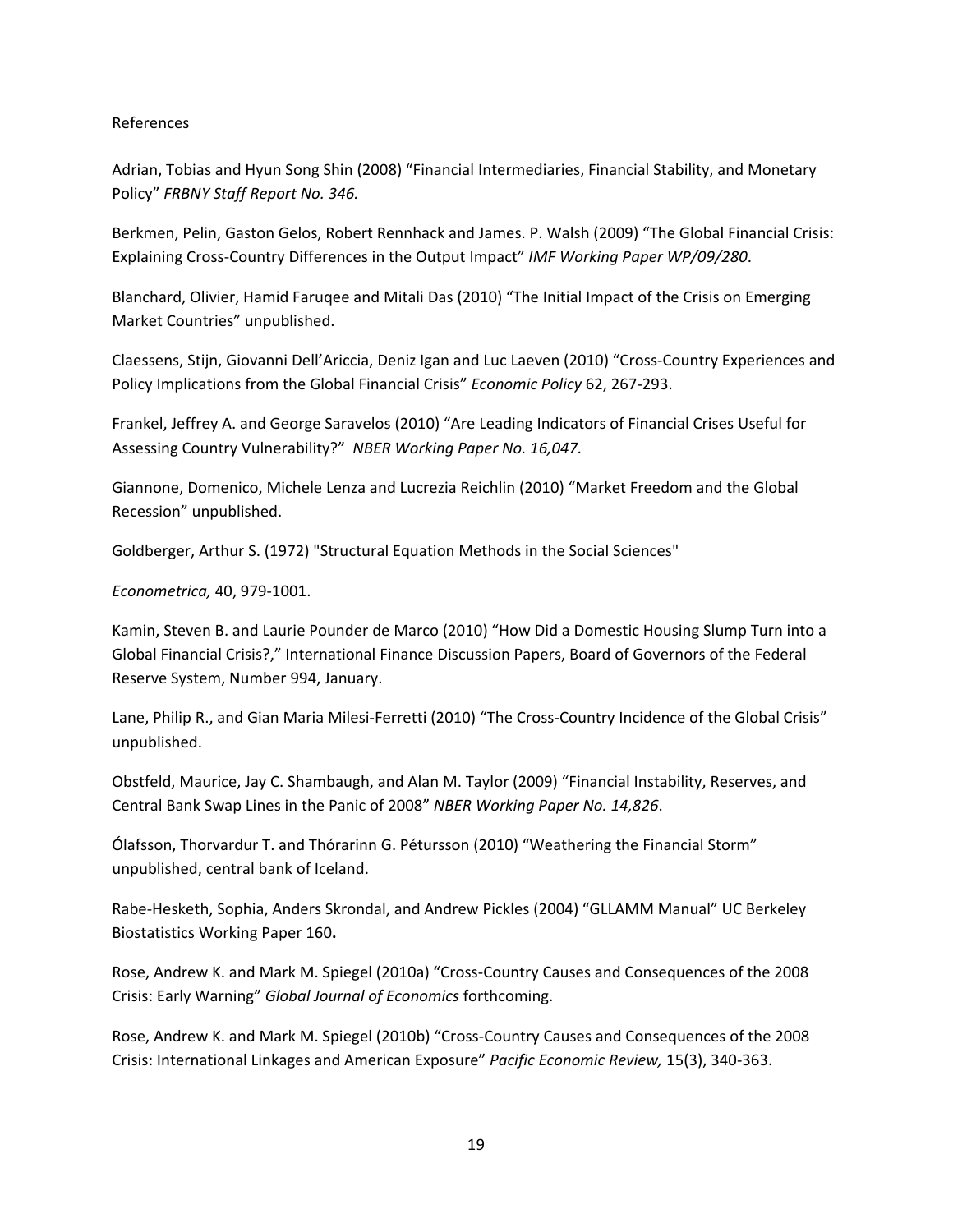

**Figure 1: Comparison of 2008 and 2008‐09 Data on Crisis Manifestations for MIMIC Model**



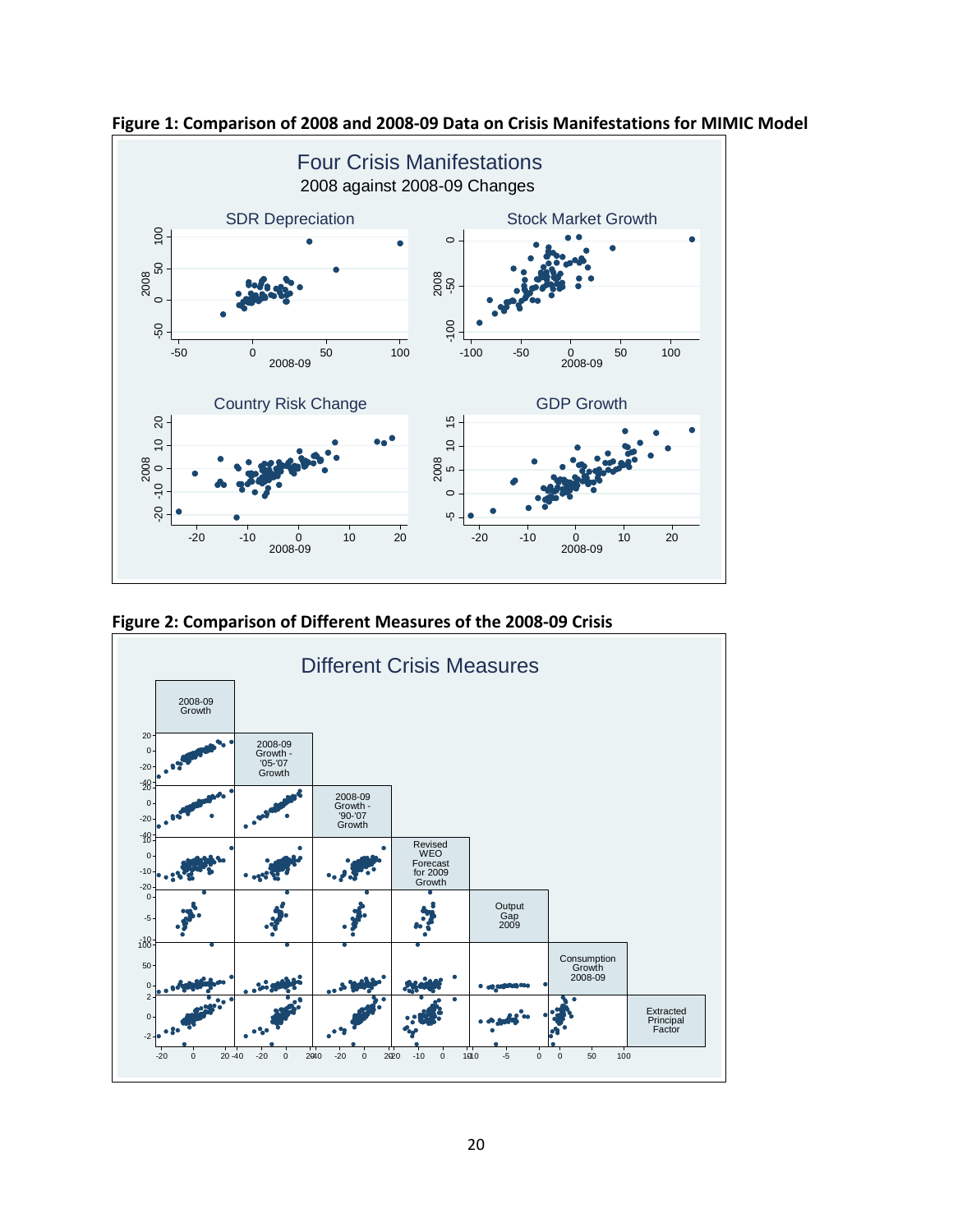

**Figure 3: Bivariate Scatter‐plots of 2008‐09 Growth against Early Warning Indicators**



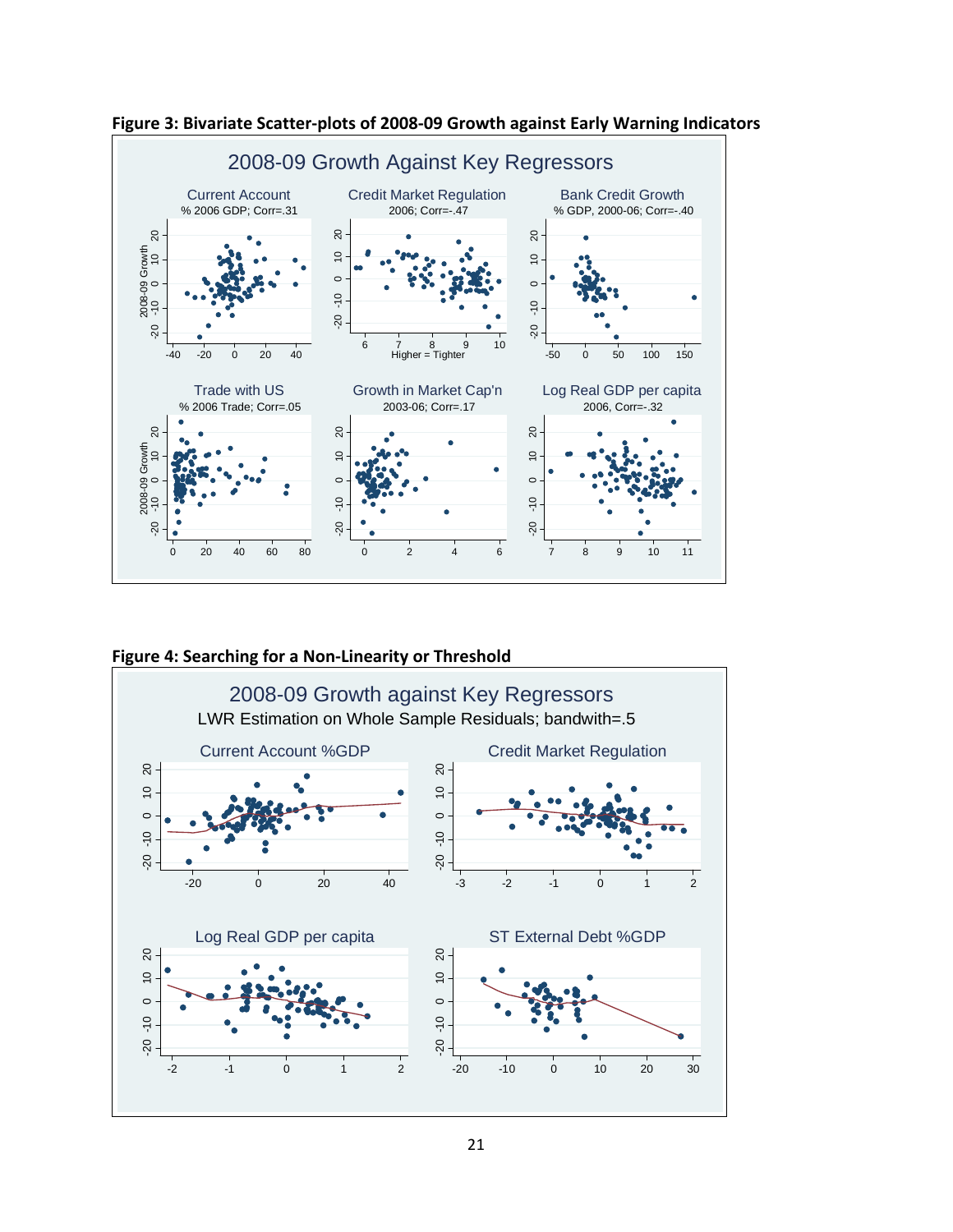| Log Real GDP per        | $-16.4**$ | $-12.9*$ | $-6.4$    | $-8.6$    |
|-------------------------|-----------|----------|-----------|-----------|
| capita, 2006            | (3.9)     | (5.4)    | (5.2)     | (13.9)    |
| Growth in Market        | $-8.3**$  | $-8.9**$ | $-10.7**$ | $-8.6$    |
| Capitalization          | (3.2)     | (3.45)   | (3.2)     | (5.3)     |
| 2003-06                 |           |          |           |           |
| Trade with USA, %       | .32       | .36      | $.61**$   | .25       |
| total 2006 trade        | (0.20)    | (.21)    | (.21)     | (.41)     |
| <b>Current Account</b>  |           | $\cdot$  | $\cdot$   | $\cdot$ 1 |
| %GDP, 2006              |           | (.3)     | (.3)      | (1.1)     |
| Credit Market           |           | $-2.0$   | 2.0       | $-2.1$    |
| Regulation, 2006        |           | (3.4)    | (3.1)     | (5.9)     |
| Growth in Bank          |           | $-.14$   | $-.23**$  | $-.1$     |
| Credit %GDP,            |           | (.11)    | (.08)     | (.4)      |
| 2000-06                 |           |          |           |           |
| <b>Real House Price</b> |           |          | $-.01$    |           |
| growth, 2000-06         |           |          | (.05)     |           |
| ST External Debt        |           |          |           | $-6$      |
| % GDP, 2006             |           |          |           | (.9)      |
| Observations            | 81        | 75       | 43        | 38        |

**Table 1: Estimates from Multiple Indicator Multiple Cause Model, 2008‐09 Crisis Manifestations** 

Coefficients, with standard error displayed in parentheses. Coefficients significantly different from zero at .05 (.01) significance level marked by one (two) asterisk(s). Each column represents MIMC estimation on cross-section. Default: 4 consequences (2008‐09 change in Stocks, 2008‐09 Growth, 2‐year change in *Euromoney* rating, 2008‐09 SDR Exchange Rate change), fixed loading on stocks. Adaptive quadrature estimation.

|                            | 2008-09 | 2008-09    | 2008-09  | <b>Revised WEO</b> | Output   | Consumption |
|----------------------------|---------|------------|----------|--------------------|----------|-------------|
|                            | Growth  | Growth     | Growth   | 2009 Growth        | Gap 2009 | Growth      |
|                            |         | $-705-707$ | $-790-7$ | Forecast           |          | 2008-09     |
|                            |         | Growth     | Growth   |                    |          |             |
| 2008-09 Growth             | .93     |            |          |                    |          |             |
| - '05-'07 Growth           |         |            |          |                    |          |             |
| 2008-09 Growth             | .92     | .94        |          |                    |          |             |
| - '90-'07 Growth           |         |            |          |                    |          |             |
| Revised WEO 2009           | .60     | .69        | .69      |                    |          |             |
| <b>Growth Forecast</b>     |         |            |          |                    |          |             |
| Output Gap 2009            | .78     | .71        | .77      | .35                |          |             |
| Consumption                | .43     | .36        | .14      | .08                | .61      |             |
| Growth                     |         |            |          |                    |          |             |
| 2008-09                    |         |            |          |                    |          |             |
| <b>Extracted Principal</b> | .86     | .81        | .85      | .62                | .50      | .65         |
| Factor                     |         |            |          |                    |          |             |
| <b>Observations</b>        | 106     | 99         | 99       | 102                | 28       | 93          |

**Table 2: Comparing Different Measures of the Crisis: Correlation Coefficients**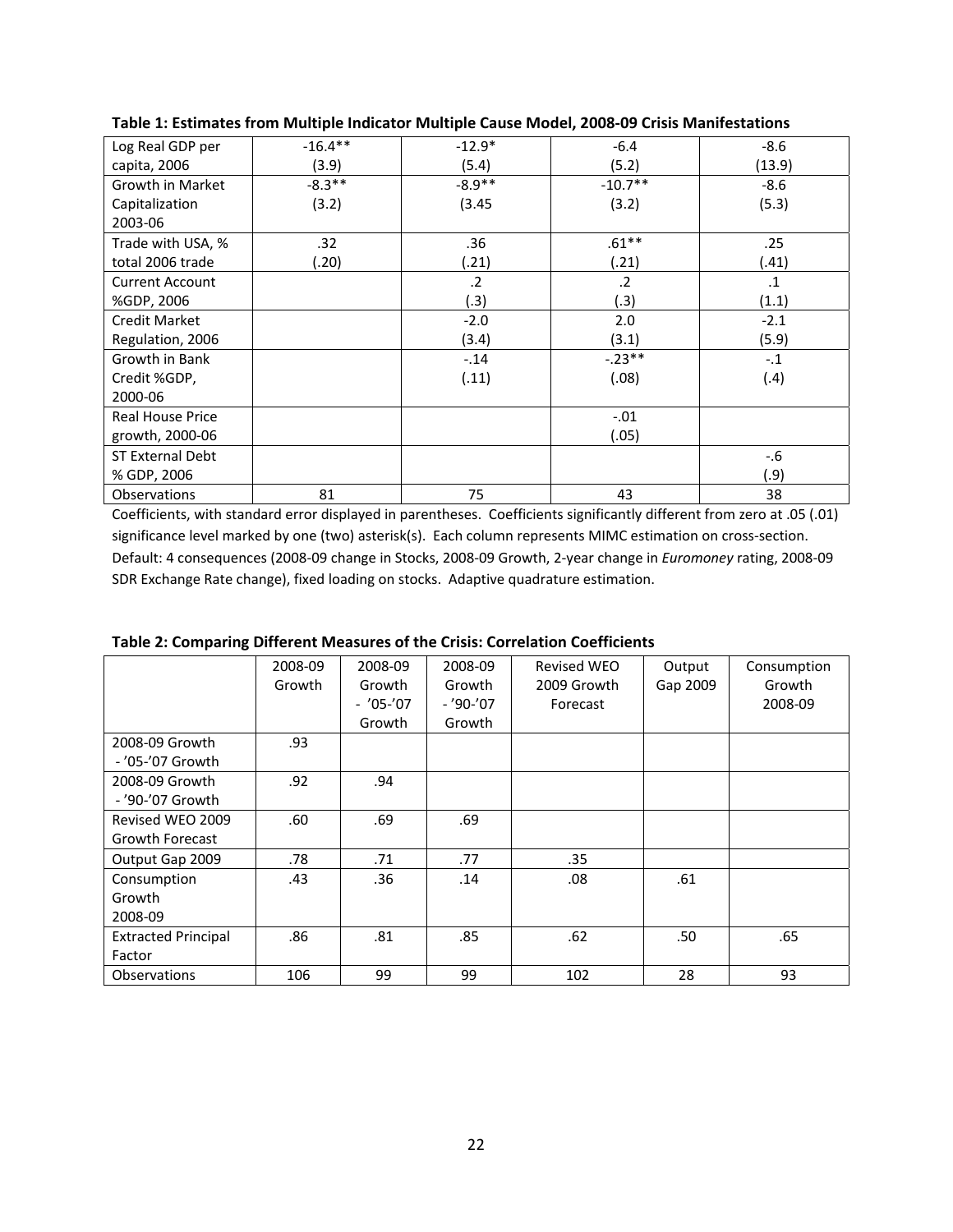|                            | All     | High   | <b>No</b> | No.      | No Fin'l | No Poor,    |
|----------------------------|---------|--------|-----------|----------|----------|-------------|
|                            |         | Income | Advanced  | Oil      | Centers  | Oil, or FCs |
| 2008-09                    | $-1.42$ | .51    | $-1.79$   | $-3.07*$ | $-1.62$  | $-2.29$     |
| Growth                     | (1.41)  | (1.92) | (1.91)    | (1.48)   | (1.55)   | (2.01)      |
| 2008-09 Growth             | $-2.11$ | $-.25$ | $-2.50$   | $-3.21$  | $-2.42$  | $-3.54$     |
| - '05-'07 Growth           | (1.46)  | (1.72) | (1.99)    | (1.62)   | (1.60)   | (2.24)      |
| 2008-09 Growth             | $-2.08$ | $-.60$ | $-2.48$   | $-2.96$  | $-2.38$  | $-2.76$     |
| - '90-'07 Growth           | (1.42)  | (1.81) | (1.95)    | (1.53)   | (1.56)   | (2.10)      |
| Revised WEO 2009           | .16     | 1.15   | $-.13$    | $-.39$   | $-.29$   | $-1.10$     |
| <b>Growth Forecast</b>     | (.72)   | (.98)  | (.91)     | (.80)    | (.73)    | (.95)       |
| Output Gap                 | $-73$   | $-.62$ | n/a       | $-.73$   | $-55$    | $-.55$      |
| 2009                       | (.71)   | (.70)  |           | (.71)    | (.78)    | (.78)       |
| Consumption                | .36     | 3.46   | $-1.06$   | $-1.47$  | .38      | $-1.86$     |
| Growth 2008-09             | (2.39)  | (4.64) | (2.73)    | (1.13)   | (2.62)   | (1.39)      |
| <b>Extracted Principal</b> | $-.14$  | .01    | $-.17$    | $-.26$   | $-.22$   | $-.21$      |
| Factor                     | (17)    | (21)   | (.24)     | (.18)    | (.17)    | (.22)       |

**Table 3a: Effect of Exchange Rate Regime on Crisis Severity**

Coefficients, with robust standard errors displayed in parentheses. Coefficients significantly different from zero at .05 (.01) significance level marked by one (two) asterisk(s). Each cell represents a different cross‐country OLS regression, with regressand tabulated at left, over sample tabulated at top. Intercept and log real GDP per capita included throughout but not recorded. Dummy for 2007 *de facto* fixed exchange rate regime taken from Lane and Milesi‐Ferretti (2010).

|                            | All      | High    | <b>No</b> | No.     | No Fin'l | No Poor,    |
|----------------------------|----------|---------|-----------|---------|----------|-------------|
|                            |          | Income  | Advanced  | Oil     | Centers  | Oil, or FCs |
| 2008-09                    | $.23**$  | $.21**$ | $.26***$  | $.25**$ | $.22**$  | $.27*$      |
| Growth                     | (.05)    | (.06)   | (.06)     | (.07)   | (.06)    | (.12)       |
| 2008-09 Growth             | $.20**$  | $.17*$  | $.26**$   | $.26**$ | $.21**$  | $.33*$      |
| - '05-'07 Growth           | (.06)    | (.07)   | (.08)     | (.09)   | (.07)    | (.14)       |
| 2008-09 Growth             | $.21***$ | $.17*$  | $.26**$   | $.23*$  | $.22**$  | .28         |
| - '90-'07 Growth           | (.06)    | (.07)   | (.08)     | (.09)   | (.07)    | (.14)       |
| Revised WEO 2009           | .02      | .02     | .05       | .01     | .02      | .01         |
| Growth Forecast            | (.03)    | (.03)   | (.03)     | (.05)   | (.03)    | (.07)       |
| Output Gap                 | .07      | $.07*$  | n/a       | .07     | .04      | .04         |
| 2009                       | (.04)    | (.03)   |           | (.04)   | (.07)    | (.07)       |
| Consumption                | $.18*$   | .16     | $.20*$    | $.25**$ | $.19*$   | $.26**$     |
| Growth 2008-09             | (.07)    | (.11)   | (.09)     | (.07)   | (.08)    | (.09)       |
| <b>Extracted Principal</b> | $.03**$  | $.02*$  | $.03**$   | $.03**$ | $.02**$  | .02         |
| Factor                     | (.01)    | (.01)   | (.01)     | (.01)   | (.01)    | (.02)       |

## **Table 3b: Effect of Current Account on Crisis Severity**

Coefficients, with robust standard errors displayed in parentheses. Coefficients significantly different from zero at .05 (.01) significance level marked by one (two) asterisk(s). Each cell represents a different cross‐country OLS regression, with regressand tabulated at left, over sample tabulated at top. Intercept and log real GDP per capita included throughout but not recorded. 2006 current account as percentage of GDP taken from *WDI*.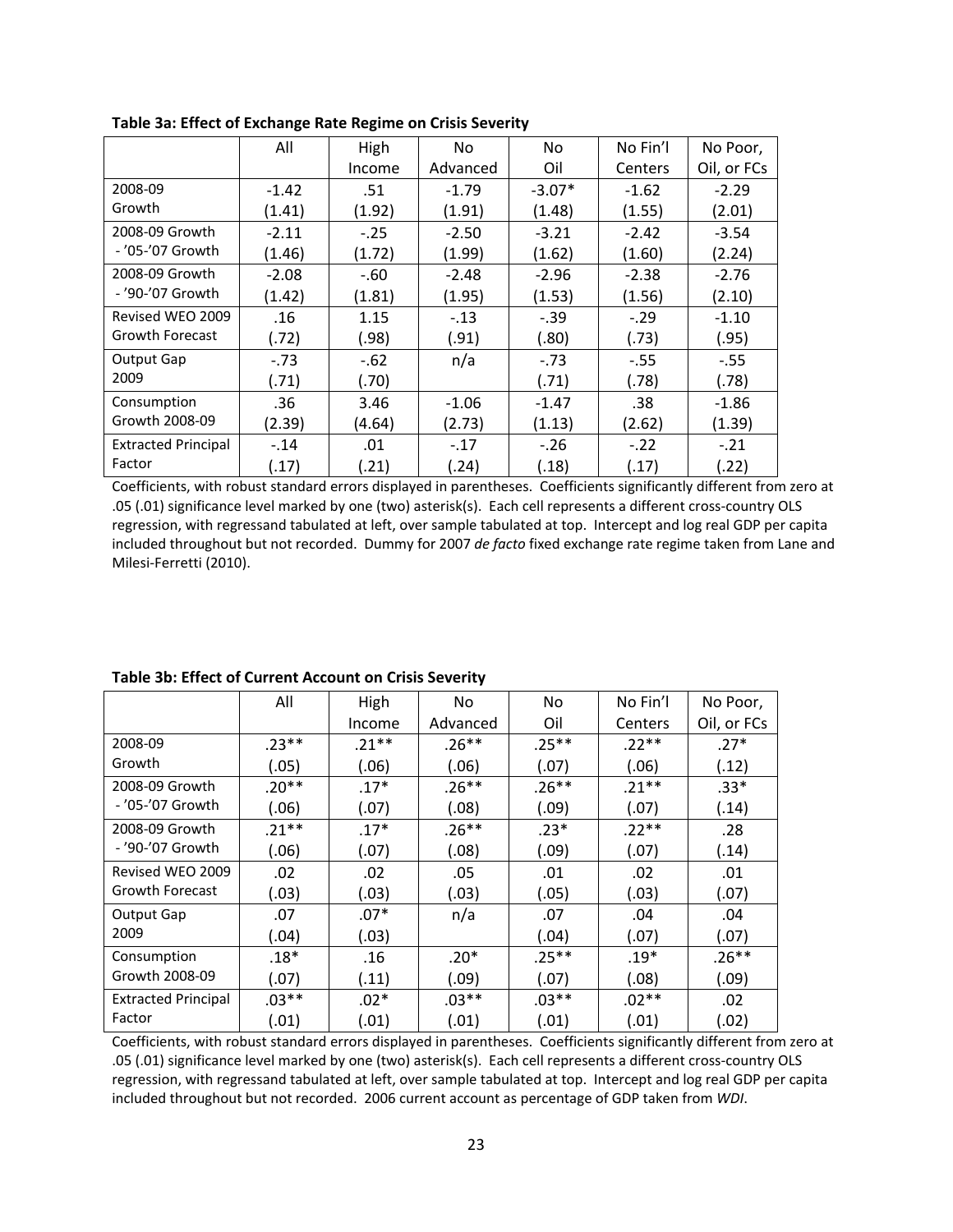|                            | All     | High    | No.      | No         | No Fin'l | No Poor,    |
|----------------------------|---------|---------|----------|------------|----------|-------------|
|                            |         | Income  | Advanced | Oil        | Centers  | Oil, or FCs |
| 2008-09                    | 14.8    | 211.7   | $-33.0$  | $-51.6$    | $-12.6$  | $-21.9$     |
| Growth                     | (65.4)  | (88.1)  | (87.1)   | (64.4)     | (85.1)   | (169.0)     |
| 2008-09 Growth             | $-46.9$ | 156.3   | $-83.6$  | $-106.9$   | $-79.6$  | $-89.4$     |
| - '05-'07 Growth           | (71.7)  | (89.3)  | (99.0)   | (71.8)     | (92.8)   | (194.9)     |
| 2008-09 Growth             | $-52.9$ | 141.2   | $-95.6$  | $-99.4$    | $-89.0$  | $-98.3$     |
| - '90-'07 Growth           | (68.2)  | (86.2)  | (92.1)   | (65.3)     | (88.3)   | (179.2)     |
| Revised WEO 2009           | 73.9    | $-66.8$ | $-58.7$  | $-110.2**$ | $-66.6*$ | $-85.8$     |
| <b>Growth Forecast</b>     | (26.9)  | (42.9)  | (34.2)   | (27.4)     | (32.1)   | (71.5)      |
| Output Gap                 | 29.2    | 16.2    | n/a      | 29.2       | 11.1     | 11.1        |
| 2009                       | (43.1)  | (41.5)  |          | (43.1)     | (48.7)   | (48.7)      |
| Consumption                | 45.6    | 245.2   | $-35.1$  | $-63.5$    | 76.3     | $-95.5$     |
| Growth 2008-09             | (85.2)  | (149.8) | (93.5)   | (53.4)     | (124.6)  | (117.9)     |
| <b>Extracted Principal</b> | 1.0     | 20.2    | $-14.4$  | $-1.7$     | $-10.9$  | $-12.5$     |
| Factor                     | (8.6)   | (6.5)   | (14.7)   | (9.5)      | (12.4)   | (16.5)      |

**Table 3c: Effect of Trading Partner Growth on Crisis Severity**

Coefficients, with robust standard errors displayed in parentheses. Coefficients significantly different from zero at .05 (.01) significance level marked by one (two) asterisk(s). Each cell represents a different cross‐country OLS regression, with regressand tabulated at left, over sample tabulated at top. Intercept and log real GDP per capita included throughout but not recorded. Average growth in trading partners' 2005‐07 GDP taken from Lane and Milesi‐Ferretti (2010).

|                            | All       | High    | No.       | No        | No Fin'l  | No Poor,    |
|----------------------------|-----------|---------|-----------|-----------|-----------|-------------|
|                            |           | Income  | Advanced  | Oil       | Centers   | Oil, or FCs |
| 2008-09                    | $-2.38**$ | $-1.15$ | $-2.95**$ | $-2.76**$ | $-2.56**$ | $-2.22$     |
| Growth                     | (.68)     | (1.37)  | (.82)     | (.77)     | (.71)     | (1.12)      |
| 2008-09 Growth             | $-2.54**$ | $-1.30$ | $-3.10**$ | $-2.84**$ | $-2.75**$ | $-2.51$     |
| - '05-'07 Growth           | (.78)     | (1.56)  | (.91)     | (.91)     | (.81)     | (1.27)      |
| 2008-09 Growth             | $-2.72**$ | $-1.17$ | $-3.38**$ | $-3.07**$ | $-2.97**$ | $-2.82*$    |
| - '90-'07 Growth           | (.74)     | (1.57)  | (.88)     | (.85)     | (.75)     | (1.24)      |
| Revised WEO 2009           | $-1.02**$ | $-.21$  | $-1.33**$ | $-0.97*$  | $-1.13**$ | $-0.89$     |
| Growth Forecast            | (.34)     | (.72)   | (.36)     | (.38)     | (.35)     | (.53)       |
| Output Gap                 | $-.87$    | $-.55$  | n/a       | $-.87$    | $-1.07*$  | $-1.07*$    |
| 2009                       | (.49)     | (.44)   |           | (.49)     | (.50)     | (.50)       |
| Consumption                | $-1.63**$ | $-.77$  | $-1.93*$  | $-1.46*$  | $-1.60*$  | $-1.46$     |
| Growth 2008-09             | (.61)     | (1.17)  | (.74)     | (.63)     | (.63)     | (.74)       |
| <b>Extracted Principal</b> | $-21**$   | $-.08$  | $-.27**$  | $-.22**$  | $-.21***$ | $-.20$      |
| Factor                     | (.07)     | (.14)   | (.08)     | (.07)     | (.07)     | (.10)       |

## **Table 3d: Effect of Credit Market Regulation on Crisis Severity**

Coefficients, with robust standard errors displayed in parentheses. Coefficients significantly different from zero at .05 (.01) significance level marked by one (two) asterisk(s). Each cell represents a different cross‐country OLS regression, with regressand tabulated at left, over sample tabulated at top. Intercept and log real GDP per capita included throughout but not recorded. 2006 Credit Market Regulation score taken from Fraser institute's "Economic Freedom of the World" database, available from the Heritage Foundation; higher score corresponds to higher degree of economic freedom.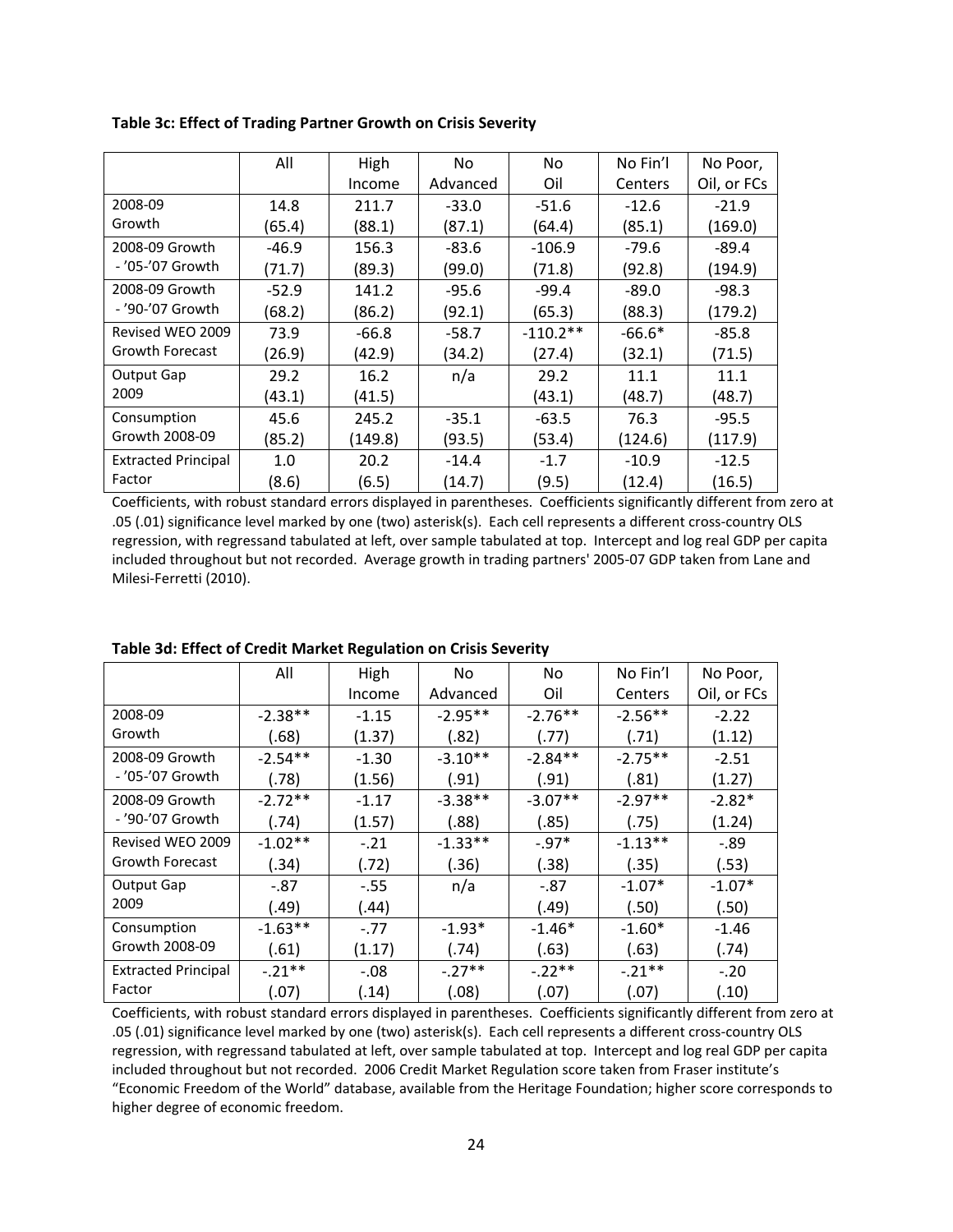|                            | All      | High   | <b>No</b> | No.      | No Fin'l  | No Poor,    |
|----------------------------|----------|--------|-----------|----------|-----------|-------------|
|                            |          | Income | Advanced  | Oil      | Centers   | Oil, or FCs |
| 2008-09                    | $-.27**$ | n/a    | $-.27**$  | $-.30**$ | $-.27**$  | $-.25*$     |
| Growth                     | (.10)    |        | (.10)     | (.11)    | (.10)     | (.12)       |
| 2008-09 Growth             | $-.32**$ | n/a    | $-.32**$  | $-.35**$ | $-.32**$  | $-.21*$     |
| - '05-'07 Growth           | (.12)    |        | (.12)     | (.12)    | (.12)     | (.13)       |
| 2008-09 Growth             | $-.28*$  | n/a    | $-.28*$   | $-.30*$  | $-.28*$   | $-.24$      |
| - '90-'07 Growth           | (.12)    |        | (.12)     | (.12)    | (.12)     | (.13)       |
| Revised WEO 2009           | $-.12**$ | n/a    | $-12**$   | $-.11**$ | $-.12**$  | $-.09*$     |
| Growth Forecast            | (.03)    |        | (.03)     | (.03)    | (.03)     | (.04)       |
| Output Gap                 | n/a      | n/a    | n/a       | n/a      | n/a       | n/a         |
| 2009                       |          |        |           |          |           |             |
| Consumption                | $-.12**$ | n/a    | $-.11$    | $-.10$   | $-.11$    | $-.04$      |
| Growth 2008-09             | (.03)    |        | (.15)     | (.15)    | (.15)     | (.16)       |
| <b>Extracted Principal</b> | $-.04**$ | n/a    | $-04**$   | $-.04**$ | $-0.04**$ | $-.03$      |
| Factor                     | (.01)    |        | (.01)     | (.01)    | (.01)     | (.01)       |

**Table 3e: Effect of Short‐Term External Debt on Crisis Severity**

Coefficients, with robust standard errors displayed in parentheses. Coefficients significantly different from zero at .05 (.01) significance level marked by one (two) asterisk(s). Each cell represents a different cross‐country OLS regression, with regressand tabulated at left, over sample tabulated at top. Intercept and log real GDP per capita included throughout but not recorded. Short Term External Debt in 2006 measured as percentage of GDP, taken from *WDI*.

|                            | All       | High       | No.       | No        | No Fin'l   | No Poor,    |
|----------------------------|-----------|------------|-----------|-----------|------------|-------------|
|                            |           | Income     | Advanced  | Oil       | Centers    | Oil, or FCs |
| 2008-09                    | $-.06**$  | $-.04*$    | $-.07*$   | $-.06***$ | $-06**$    | $-.06*$     |
| Growth                     | (.02)     | (.02)      | (.02)     | (.02)     | (.02)      | (.02)       |
| 2008-09 Growth             | $-.08**$  | $-.06*$    | $-.09**$  | $-.08**$  | $-.08**$   | $-.07*$     |
| - '05-'07 Growth           | (.02)     | (.02)      | (.02)     | (.02)     | (.02)      | (.03)       |
| 2008-09 Growth             | $-.07**$  | $-.06*$    | $-.08**$  | $-07**$   | $-.07**$   | $-.07*$     |
| - '90-'07 Growth           | (.02)     | (.02)      | (.02)     | (.02)     | (.02)      | (.03)       |
| Revised WEO 2009           | $-0.02**$ | $-.02$     | $-.02*$   | $-.02*$   | $-.02*$    | $-.02$      |
| Growth Forecast            | (.01)     | (.01)      | (.01)     | (.01)     | (.01)      | (.01)       |
| Output Gap                 | $-.00$    | $-.01$     | n/a       | $-.00$    | .00        | .00         |
| 2009                       | (.01)     | (.01)      |           | (.01)     | (.01)      | (.01)       |
| Consumption                | $-0.05**$ | $-.04**$   | $-.04*$   | $-0.05**$ | $-.04**$   | $-.04**$    |
| Growth 2008-09             | (.01)     | (.01)      | (.01)     | (.01)     | (.01)      | (.01)       |
| <b>Extracted Principal</b> | $-.007**$ | $-0.005**$ | $-.007**$ | $-.007$   | $-0.006**$ | $-0.005*$   |
| Factor                     | (.002)    | (.002)     | (.002)    | (.002)    | (.002)     | (.002)      |

## **Table 3f: Effect of Housing Price Change on Crisis Severity**

Coefficients, with robust standard errors displayed in parentheses. Coefficients significantly different from zero at .05 (.01) significance level marked by one (two) asterisk(s). Each cell represents a different cross‐country OLS regression, with regressand tabulated at left, over sample tabulated at top. Intercept and log real GDP per capita included throughout but not recorded. Real housing price appreciation 2000‐06 taken from Claessens et al (2010).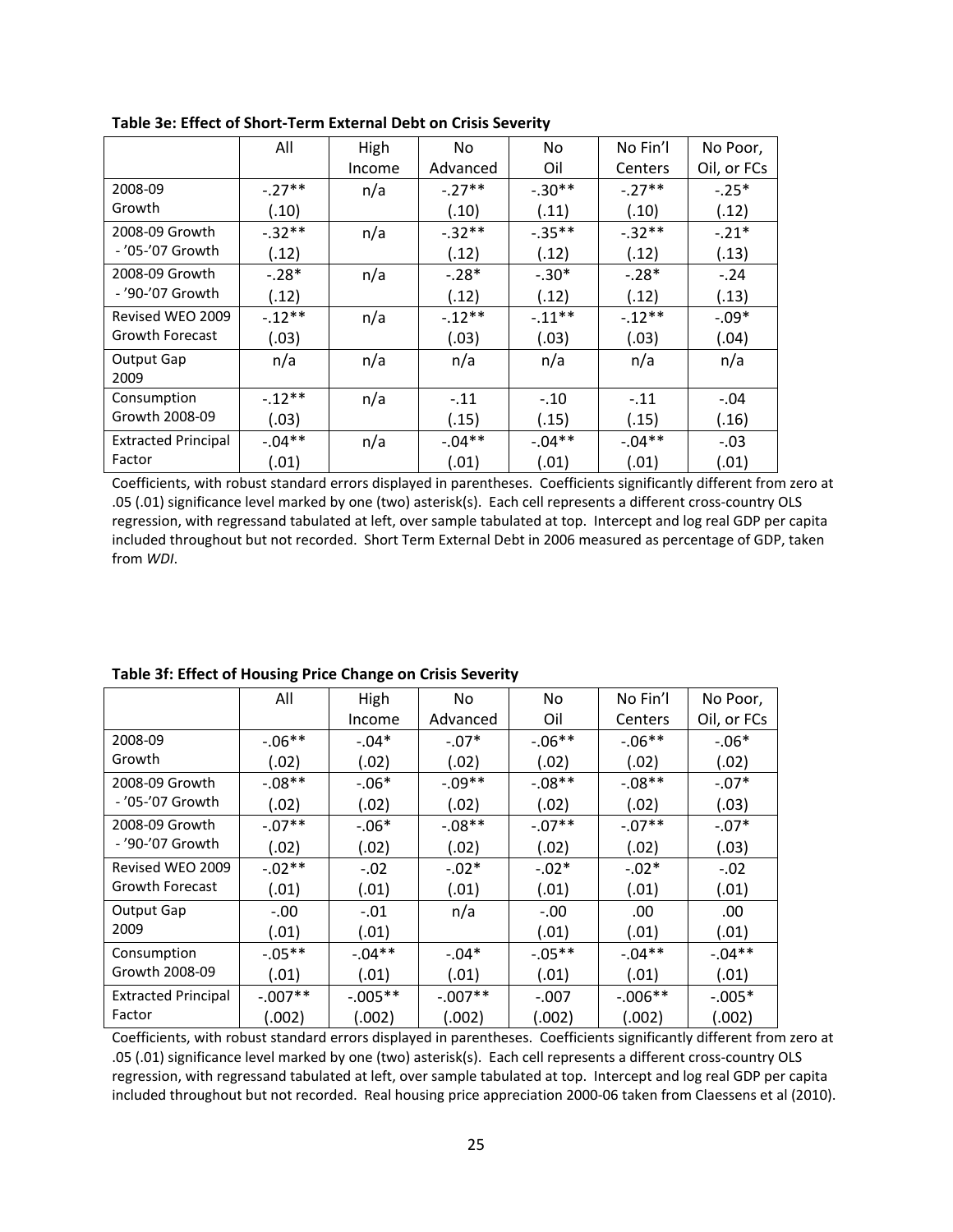|                            | All       | High       | No         | No.       | No Fin'l  | No Poor,    |
|----------------------------|-----------|------------|------------|-----------|-----------|-------------|
|                            |           | Income     | Advanced   | Oil       | Centers   | Oil, or FCs |
| 2008-09                    | $-.07**$  | $-.07**$   | $-.11**$   | $-.06*$   | $-.09**$  | $-.07$      |
| Growth                     | (.02)     | (.03)      | (.04)      | (.03)     | (.03)     | (.04)       |
| 2008-09 Growth             | $-.06**$  | $-0.06*$   | $-.11*$    | $-.05$    | $-.08*$   | $-.07$      |
| - '05-'07 Growth           | (.02)     | (.02)      | (.05)      | (.03)     | (.03)     | (.05)       |
| 2008-09 Growth             | $-.06*$   | $-.05$     | $-.11*$    | $-.05$    | $-.08*$   | $-.08$      |
| - '90-'07 Growth           | (.02)     | (.02)      | (.04)      | (.03)     | (.03)     | (.05)       |
| Revised WEO 2009           | $-.01$    | $-.02$     | $-.02$     | $-.01$    | $-.01$    | $-.01$      |
| <b>Growth Forecast</b>     | (.01)     | (.01)      | (.02)      | (.01)     | (.02)     | (.02)       |
| Output Gap                 | $-.01*$   | $-.01*$    | n/a        | $-.01*$   | $-.02$    | $-.02$      |
| 2009                       | (.01)     | (.01)      |            | (.01)     | (.01)     | (.01)       |
| Consumption                | $-11*$    | $-.14$     | $-.15$     | $-.06**$  | $-.13$    | $-.07$      |
| Growth 2008-09             | (.05)     | (.08)      | (.10)      | (.01)     | (.08)     | (.03)       |
| <b>Extracted Principal</b> | $-.011**$ | $-0.011**$ | $-0.014**$ | $-.010**$ | $-.010**$ | $-.007$     |
| Factor                     | (.002)    | (.002)     | (.004)     | (.002)    | (.003)    | (.005)      |

**Table 3g: Effect of Growth in Bank Credit on Crisis Severity**

Coefficients, with robust standard errors displayed in parentheses. Coefficients significantly different from zero at .05 (.01) significance level marked by one (two) asterisk(s). Each cell represents a different cross‐country OLS regression, with regressand tabulated at left, over sample tabulated at top. Intercept and log real GDP per capita included throughout but not recorded. Difference in Bank Credit as percentage of GDP between 2000 and 2006, taken from *WDI*.

|                            | All     | High      | No.      | No.    | No Fin'l | No Poor,    |
|----------------------------|---------|-----------|----------|--------|----------|-------------|
|                            |         | Income    | Advanced | Oil    | Centers  | Oil, or FCs |
| 2008-09                    | $-.02$  | $-0.05**$ | $-.01$   | .01    | $-.01$   | .02         |
| Growth                     | (.01)   | (.01)     | (.02)    | (.01)  | (.01)    | (.02)       |
| 2008-09 Growth             | .00     | $-.03$    | .01      | $.03*$ | .01      | $.03*$      |
| - '05-'07 Growth           | (.01)   | (.01)     | (.02)    | (.01)  | (.01)    | (.02)       |
| 2008-09 Growth             | $-.00$  | $-.02$    | .01      | .02    | .01      | .02         |
| - '90-'07 Growth           | (.01)   | (.02)     | (.02)    | (.01)  | (.01)    | (.01)       |
| Revised WEO 2009           | .01     | $-.00$    | .01      | $.02*$ | $.01*$   | $.02*$      |
| <b>Growth Forecast</b>     | (.01)   | (.01)     | (.01)    | (.01)  | (.01)    | (.01)       |
| Output Gap                 | .00     | .00       | n/a      | .00    | .01      | .01         |
| 2009                       | (.01)   | (.01)     |          | (.01)  | (.01)    | (.01)       |
| Consumption                | $-0.06$ | $-.11$    | $-.07$   | $-.00$ | -.06     | .01         |
| Growth 2008-09             | (.04)   | (.07)     | (.07)    | (.01)  | (.04)    | (.01)       |
| <b>Extracted Principal</b> | $-.002$ | $-.005*$  | .001     | .001   | $-.000$  | .003        |
| Factor                     | (.002)  | (.002)    | (.003)   | (.002) | (.002)   | (.002)      |

## **Table 3h: Effect of Bank Credit on Crisis Severity**

Coefficients, with robust standard errors displayed in parentheses. Coefficients significantly different from zero at .05 (.01) significance level marked by one (two) asterisk(s). Each cell represents a different cross‐country OLS regression, with regressand tabulated at left, over sample tabulated at top. Intercept and log real GDP per capita included throughout but not recorded. Domestic Bank Credit to the Private Sector as percentage of GDP in 2006, taken from *WDI.*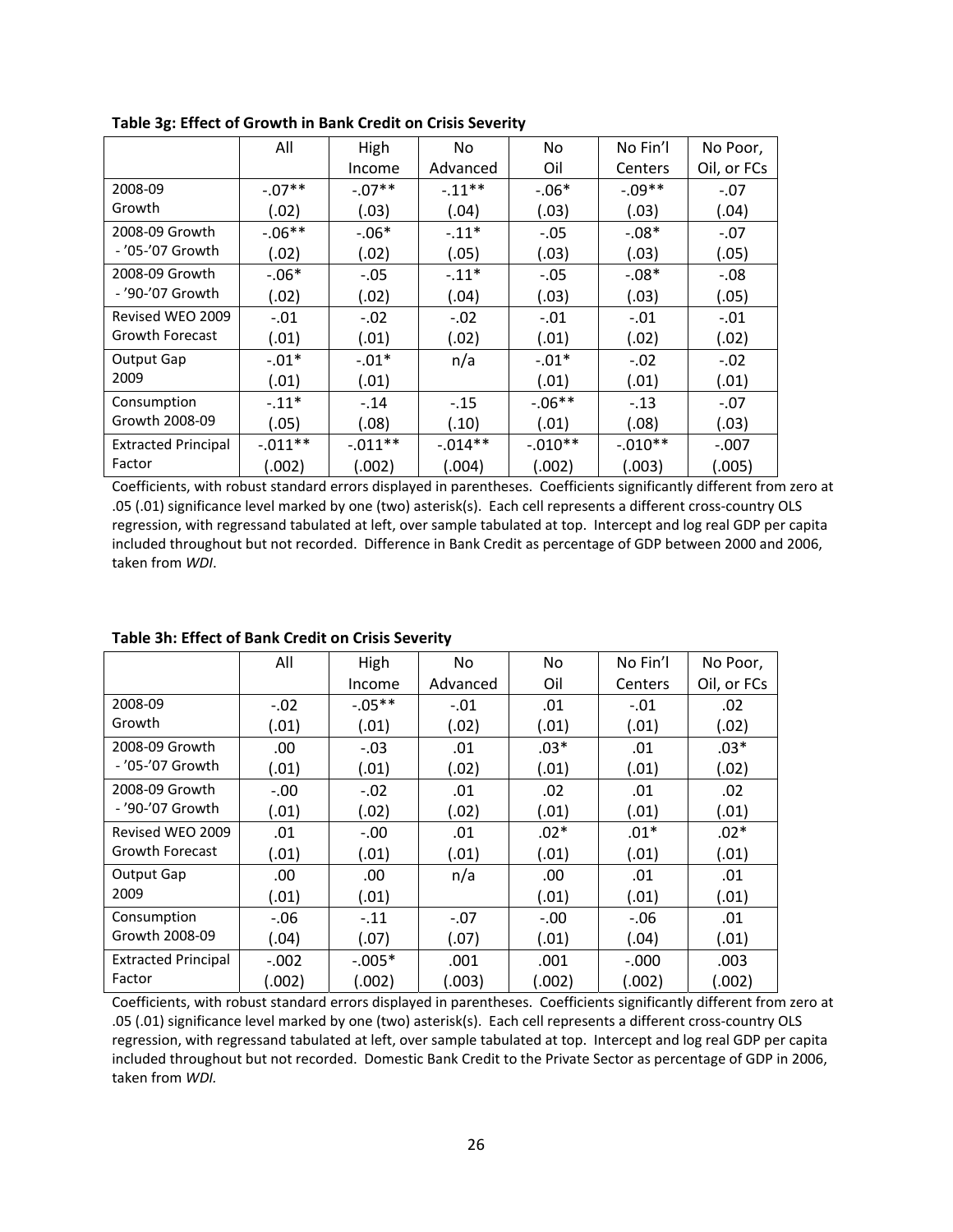|                            | All      | High       | No.      | No       | No Fin'l | No Poor,    |
|----------------------------|----------|------------|----------|----------|----------|-------------|
|                            |          | Income     | Advanced | Oil      | Centers  | Oil, or FCs |
| 2008-09                    | $.068*$  | .068       | .066     | $.075*$  | .066     | .007        |
| Growth                     | (.028)   | (.042)     | (.045)   | (.036)   | (.036)   | (.075)      |
| 2008-09 Growth             | .029     | $-.015$    | .057     | .028     | .045     | .017        |
| - '05-'07 Growth           | (.026)   | (.022)     | (.041)   | (.033)   | (.033)   | (.080)      |
| 2008-09 Growth             | .025     | $-.019$    | .035     | .016     | .032     | $-.028$     |
| - '90-'07 Growth           | (.031)   | (.022)     | (.053)   | (.029)   | (.044)   | (.071)      |
| Revised WEO 2009           | $-.047*$ | $-0.065**$ | $-.034$  | $-.054*$ | $-.042$  | $-.051$     |
| <b>Growth Forecast</b>     | (.019)   | (.022)     | (.027)   | (.023)   | (.024)   | (.050)      |
| Output Gap                 | .082     | .067       | n/a      | .082     | .082     | .082        |
| 2009                       | (.052)   | (.051)     |          | (.052)   | (.052)   | (.052)      |
| Consumption                | .073     | .104       | .066     | $.039*$  | .115     | .038        |
| Growth 2008-09             | (.049)   | (.127)     | (.059)   | (.019)   | (.083)   | (.040)      |
| <b>Extracted Principal</b> | .007     | $.007**$   | .006     | .0003    | .007     | $-.003$     |
| Factor                     | (.005)   | (.002)     | (.010)   | (.005)   | (.008)   | (.010)      |

Coefficients, with robust standard errors displayed in parentheses. Coefficients significantly different from zero at .05 (.01) significance level marked by one (two) asterisk(s). Each cell represents a different cross‐country OLS regression, with regressand tabulated at left, over sample tabulated at top. Intercept and log real GDP per capita included throughout but not recorded. International reserves (without gold) as percentage of 2006 GDP, taken from *WDI*.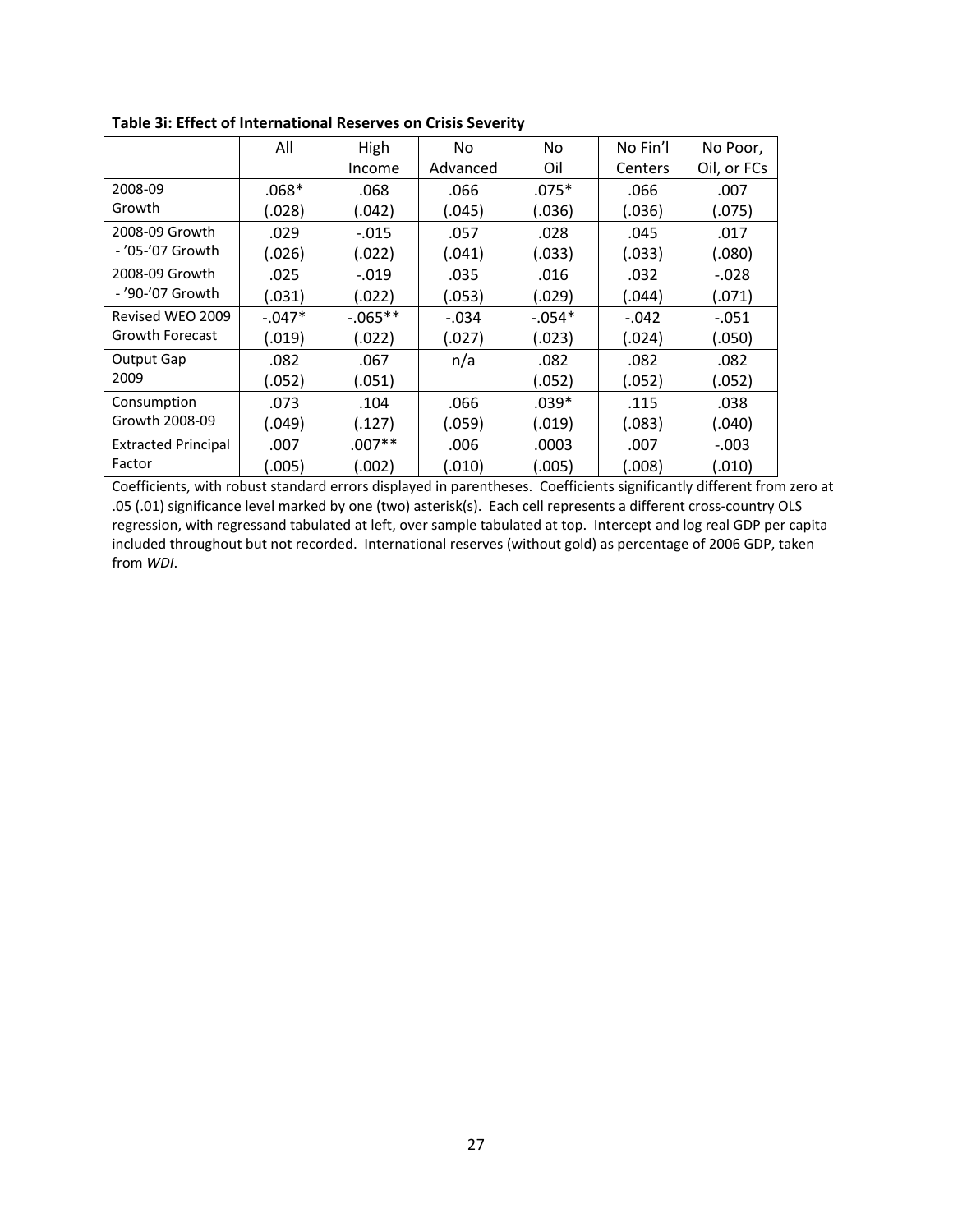| Dependent               | Current | <b>Credit Market</b> | <b>Bank Credit</b> | <b>US Trade</b> | Growth in Market | Log Real  | $R^2$ | Obs |
|-------------------------|---------|----------------------|--------------------|-----------------|------------------|-----------|-------|-----|
| Variable:               | Account | Regulation,          | Growth             | %Trade,         | Capitalization   | GDP per   |       |     |
|                         | %GDP,   | 2006                 | %GDP,              | 2006            | 2003-06          | capita,   |       |     |
|                         | 2006    |                      | 2000-06            |                 |                  | 2006      |       |     |
| 2008-09 Growth          | $.22**$ | $-2.01**$            | $-.012$            | $-.002$         | .85              | $-3.19**$ | .41   | 75  |
|                         | (.08)   | (.70)                | (.025)             | (.046)          | (99).            | (.1.21)   |       |     |
| 2008-09 Growth          | .15     | $-2.30**$            | $-.027$            | .021            | .80              | $-1.52$   | .29   | 74  |
|                         | (.09)   | (.84)                | (.024)             | (.053)          | (1.08)           | (1.52)    |       |     |
| '05-'07 Growth          |         |                      |                    |                 |                  |           |       |     |
| 2008-09 Growth          | $.17*$  | $-2.50**$            | $-.021$            | .021            | 1.00             | $-1.94$   | .36   | 74  |
|                         | (.08)   | (.77)                | (.025)             | (.049)          | (1.02)           | (1.29)    |       |     |
| '90-'07 Growth          |         |                      |                    |                 |                  |           |       |     |
| <b>Revised WEO</b>      | $-.03$  | $-.91*$              | $-.017$            | .049            | $-.00$           | .05       | .18   | 75  |
| 2009 Growth             | (.04)   | (.38)                | (.010)             | (.019)          | (.40)            | (.55)     |       |     |
| Forecast                |         |                      |                    |                 |                  |           |       |     |
| Output Gap 2009         | .04     | $-.77$               | $-.005$            | $-.021$         | .59              | $-1.01$   | .23   | 26  |
|                         | (.08)   | (.55)                | (.014)             | (.038)          | (.82)            | (2.06)    |       |     |
| Consumption             | .18     | $-1.20*$             | $-.025$            | $-.037$         | $-.11$           | $-.44$    | .40   | 71  |
| Growth                  | (.11)   | (.46)                | (.015)             | (.045)          | (.43)            | (.76)     |       |     |
| 2008-09                 |         |                      |                    |                 |                  |           |       |     |
| Extracted               | .01     | $-.14*$              | $-.006*$           | .001            | $-.07$           | $-.38**$  | .52   | 70  |
| <b>Principal Factor</b> | (01)    | (.06)                | (.003)             | (.005)          | (.09)            | (.10)     |       |     |

**Table 4a: The Effect of Using Different Crisis Measures (Regressands)**

Coefficients, with robust standard errors displayed in parentheses. Coefficients significantly different from zero at .05 (.01) significance level marked by one (two) asterisk(s). Intercept included but not recorded. Each row represents OLS estimation on the full sample.

| Table 4b: Stepwise Regression Results with Different Crisis Measures (Regressands) |  |  |
|------------------------------------------------------------------------------------|--|--|
|------------------------------------------------------------------------------------|--|--|

| Dependent   | Fixed    | Current  | <b>Trading</b> | Credit      | Bank      | Domestic  | Reserves, | Log       | $R^2$            | Obs |
|-------------|----------|----------|----------------|-------------|-----------|-----------|-----------|-----------|------------------|-----|
| Variable:   | Exchange | Account  | Partner        | Market      | Credit    | Credit, % | % GDP     | Real      |                  |     |
|             | Rate     | %GDP,    | Growth         | Regulation, | Growth    | GDP       |           | GDP       |                  |     |
|             |          | 2006     |                | 2006        | %GDP,     |           |           | per       |                  |     |
|             |          |          |                |             | 2000-06   |           |           | capita,   |                  |     |
|             |          |          |                |             |           |           |           | 2006      |                  |     |
| 2008-09     |          | $.20**$  |                | $-2.27**$   |           |           |           | $-2.96**$ | .38              | 79  |
| Growth      |          | (.06)    |                | (.74)       |           |           |           | (.88)     |                  |     |
| 2008-09     |          | $.22**$  |                | $-2.14**$   | $.03*$    |           |           | $-3.54**$ | .33 <sub>1</sub> | 79  |
| Growth -    |          | (.07)    |                | (.80)       | (.01)     |           |           | (1.16)    |                  |     |
| $'05-'07$   |          |          |                |             |           |           |           |           |                  |     |
| Growth      |          |          |                |             |           |           |           |           |                  |     |
| 2008-09     |          | $.18**$  |                | $-2.73**$   |           |           |           | $-2.24*$  | .35              | 79  |
| Growth -    |          | (.06)    |                | (.77)       |           |           |           | (.91)     |                  |     |
| '90-'07     |          |          |                |             |           |           |           |           |                  |     |
| Growth      |          |          |                |             |           |           |           |           |                  |     |
| Revised WEO |          |          | $-80**$        |             | $.022**$  | $-.05**$  | $-.06**$  | $-1.52**$ | .47              | 79  |
| 2009 Growth |          |          | (25)           |             | (.006)    | (.01)     | (.02)     | (.40)     |                  |     |
| Forecast    |          |          |                |             |           |           |           |           |                  |     |
| Consumption | $-2.1*$  | $-1.20*$ |                | $-1.20*$    |           |           |           |           | .39              | 76  |
| Growth      | (.93)    | (.46)    |                | (.46)       |           |           |           |           |                  |     |
| 2008-09     |          |          |                |             |           |           |           |           |                  |     |
| Extracted   |          |          |                |             | $-.010**$ |           |           | $-.33**$  | .45              | 71  |
| Principal   |          |          |                |             | (.002)    |           |           | (.09)     |                  |     |
| Factor      |          |          |                |             |           |           |           |           |                  |     |

Coefficients, with standard errors displayed in parentheses. Coefficients significantly different from zero at .05 (.01) significance level marked by one (two) asterisk(s). Intercept included but not recorded. Each row represents OLS estimation on the full sample after a stepwise specification search.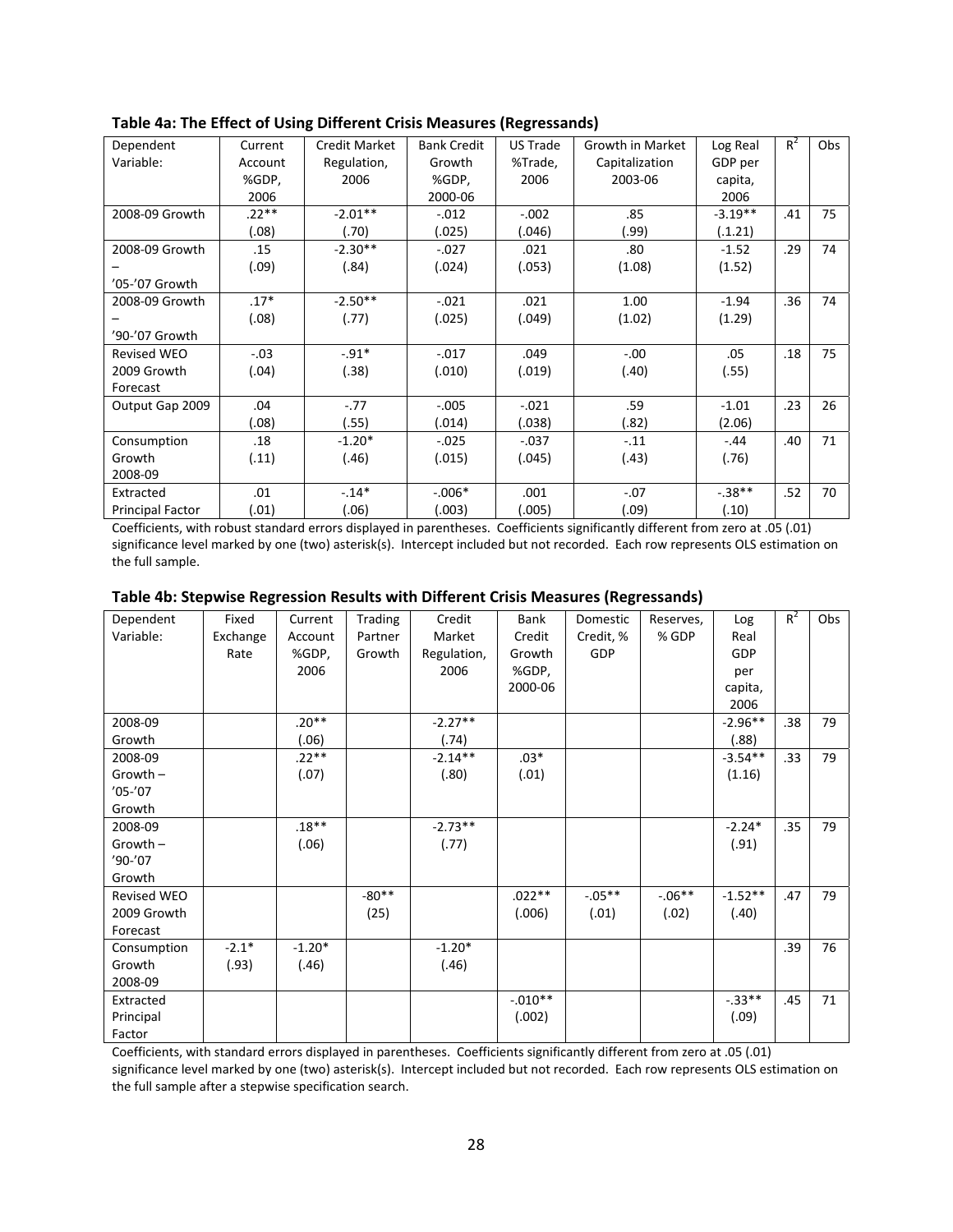## **Table 5a: Sample Dependency**

|            | Current | <b>Credit Market</b> | <b>Bank</b> | US Trade | Growth in      |           | $R^2$ | Obs |
|------------|---------|----------------------|-------------|----------|----------------|-----------|-------|-----|
| Sample     |         |                      |             |          |                | Log Real  |       |     |
| Period:    | Account | Regulation,          | Credit      | %Trade,  | Market         | GDP per   |       |     |
|            | %GDP,   | 2006                 | Growth      | 2006     | Capitalization | capita,   |       |     |
|            | 2006    |                      | %GDP,       |          | 2003-06        | 2006      |       |     |
|            |         |                      | 2000-06     |          |                |           |       |     |
| All        | $.22**$ | $-2.01**$            | $-.012$     | $-.002$  | .85            | $-3.19**$ | .41   | 75  |
|            | (.08)   | (.70)                | (.025)      | (.046)   | (99.)          | (.1.21)   |       |     |
| Only High  | .20     | $-.03$               | $-.020$     | .014     | 4.84           | $-4.27$   | .41   | 36  |
| Income     | (.11)   | (1.26)               | (.025)      | (.061)   | (2.42)         | (4.10)    |       |     |
| Drop       | .24     | $-2.44**$            | $-0.065$    | $-.021$  | 1.03           | $-3.97$   | .46   | 45  |
| Advanced   | (.12)   | (.80)                | (.068)      | (.058)   | (1.07)         | (2.38)    |       |     |
| Economies  |         |                      |             |          |                |           |       |     |
| Drop Oil   | $.25*$  | $-2.13**$            | $-.007$     | .023     | .52            | $-3.36*$  | .44   | 68  |
|            | (.10)   | (.77)                | (.026)      | (.053)   | (1.83)         | (1.28)    |       |     |
| Drop       | $.22*$  | $-2.09**$            | $-.031$     | $-.001$  | .77            | $-2.95*$  | .41   | 65  |
| Financial  | (.09)   | (.70)                | (.035)      | (.051)   | (.99)          | (1.40)    |       |     |
| Centers    |         |                      |             |          |                |           |       |     |
| Drop Poor, | .30     | $-1.30$              | $-.039$     | .020     | 1.49           | $-3.41$   | .37   | 41  |
| Oil, and   | (.15)   | (.91)                | (.038)      | (.077)   | (1.32)         | (2.42)    |       |     |
| Financial  |         |                      |             |          |                |           |       |     |
| Centers    |         |                      |             |          |                |           |       |     |

Coefficients, with robust standard errors displayed in parentheses. Coefficients significantly different from zero at .05 (.01) significance level marked by one (two) asterisk(s). Intercept included but not recorded. Dependent variable: 2008‐09 growth. Each row represents a separate OLS estimation.

| Current | Credit      | Growth  | Trade    | Growth in      | Log       | ST       | Real           | $R^2$ | Obs |
|---------|-------------|---------|----------|----------------|-----------|----------|----------------|-------|-----|
| Account | Market      | in Bank | with US  | Market         | Real      | External | <b>Housing</b> |       |     |
| %GDP,   | Regulation, | Credit  | %Trade,  | Capitalization | GDP per   | Debt     | Price          |       |     |
| 2006    | 2006        | %GDP,   | 2006     | 2003-06        | capita,   | %GDP,    | Growth.        |       |     |
|         |             | 2000-06 |          |                | 2006      | 2006     | 2000-06        |       |     |
| $.22**$ | $-2.01**$   | $-.012$ | $-.002$  | .85            | $-3.19**$ |          |                | .41   | 75  |
| (0.08)  | (.70)       | (.025)  | (.046)   | (99.)          | (.1.21)   |          |                |       |     |
| .12     | $-2.08*$    | $-.027$ | $-0.033$ | .86            | $-2.47$   | $-34*$   |                | .49   | 38  |
| (.22)   | (94.)       | (.066)  | (.071)   | (1.12)         | (2.94)    | (.14)    |                |       |     |
| .17     | $-1.72$     | .015    | .050     | $-.50$         | $-4.35$   |          | $-.042$        | .43   | 43  |
| (.13)   | (1.28)      | (.025)  | (1.86)   | (1.86)         | (2.51)    |          | (.025)         |       |     |

### **Table 5b: Adding Extra Regressors**

Coefficients, with robust standard errors displayed in parentheses. Coefficients significantly different from zero at .05 (.01) significance level marked by one (two) asterisk(s). Intercept included but not recorded. Dependent variable: 2008‐09 growth. Each row represents a separate OLS estimation.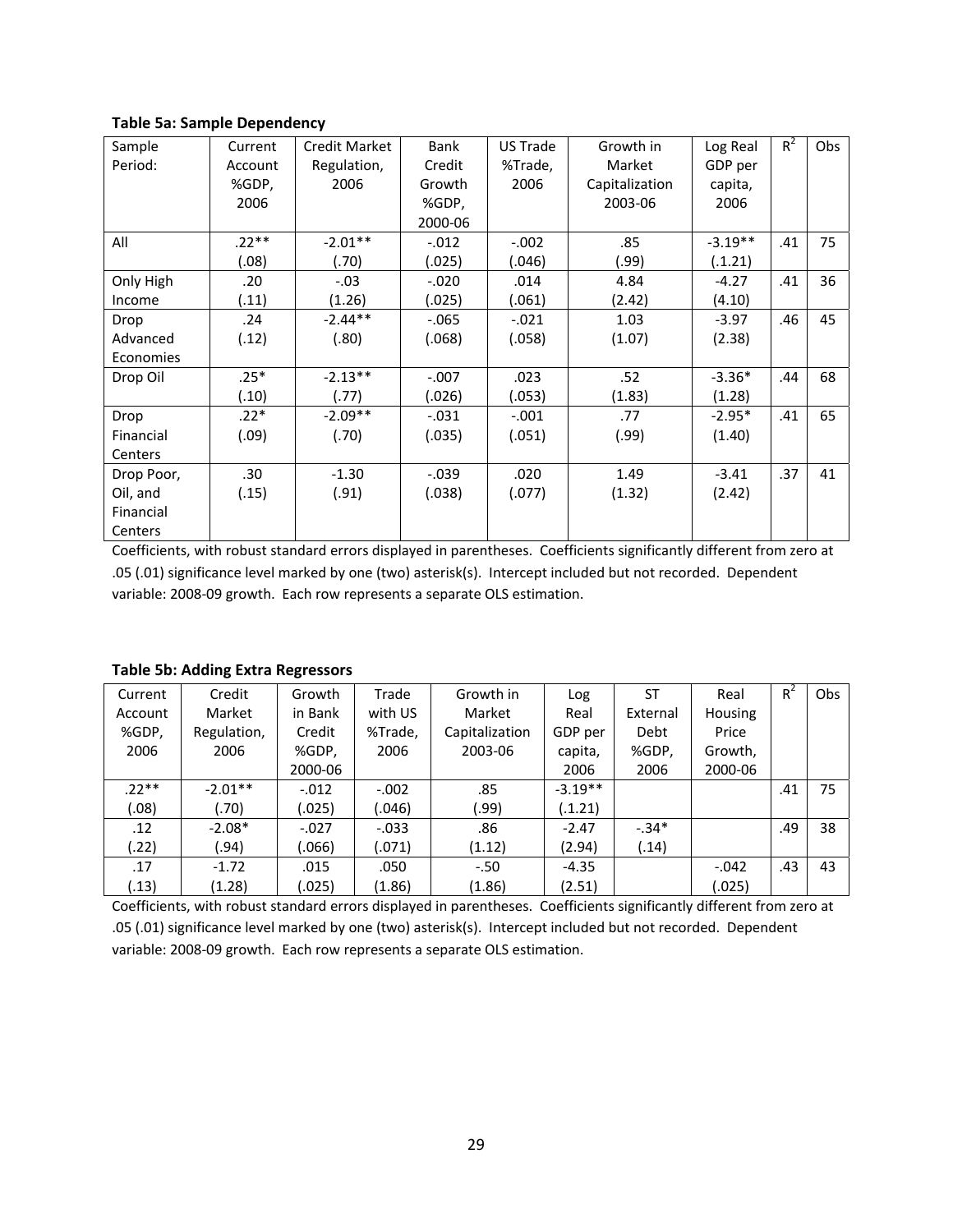| Sample Period:           | <b>Current Account</b> | <b>Credit Market</b> | Log Real GDP     | <b>ST External Debt</b> | $R^2$ | Obs |
|--------------------------|------------------------|----------------------|------------------|-------------------------|-------|-----|
|                          | %GDP, 2006             | Regulation, 2006     | per capita, 2006 | %GDP, 2006              |       |     |
| All                      | $.21**$                | $-2.16**$            | $-2.98**$        |                         | .38   | 84  |
|                          | (.06)                  | (.67)                | (.83)            |                         |       |     |
| All (no advanced         | .05                    | $-2.38*$             | $-1.53$          | $-.36*$                 | .44   | 42  |
| economies or FCs)        | (.15)                  | (.93)                | (2.31)           | (.13)                   |       |     |
| Only High Income         | $.21***$               | $-.51$               | $-4.93$          |                         | .30   | 40  |
|                          | (.07)                  | (1.30)               | (3.09)           |                         |       |     |
| Drop Advanced            | $.26**$                | $-2.73**$            | $-3.15$          |                         | .39   | 52  |
| Economies                | (.08)                  | (.79)                | (1.71)           |                         |       |     |
| Drop Oil                 | $.22**$                | $-2.39**$            | $-2.92**$        |                         | .42   | 76  |
|                          | (.07)                  | (.68)                | (.87)            |                         |       |     |
| Drop Oil                 | .08                    | $-2.59*$             | $-1.16$          | $-0.37**$               | .48   | 38  |
|                          | (.16)                  | (.97)                | (2.35)           | (.14)                   |       |     |
| Drop Financial           | $.22**$                | $-2.41**$            | $-2.85**$        |                         | .38   | 72  |
| Centers                  | (.07)                  | (.69)                | (.92)            |                         |       |     |
| Drop Poor, Oil, and      | $.27*$                 | $-1.86$              | $-3.32$          |                         | .29   | 4   |
| <b>Financial Centers</b> | (.12)                  | (.95)                | (1.80)           |                         |       |     |
| Drop Poor, Oil, and      | $-.01$                 | $-1.52$              | $-1.73$          | $-.43*$                 | .53   | 18  |
| <b>Financial Centers</b> | (.21)                  | (1.47)               | (10.)            | (.19)                   |       |     |

## **Table 6a: Narrowing the Focus Further**

Coefficients, with robust standard errors displayed in parentheses. Coefficients significantly different from zero at .05 (.01) significance level marked by one (two) asterisk(s). Intercept included but not recorded. Dependent variable: 2008‐09 growth. Each row represents a separate OLS estimation.

## **Table 6b: Weighting by Population**

| <b>Current Account</b> | <b>Credit Market</b> | Log Real GDP per | <b>ST External Debt</b> | R.  | Obs |
|------------------------|----------------------|------------------|-------------------------|-----|-----|
| %GDP, 2006             | Regulation, 2006     | capita, 2006     | %GDP, 2006              |     |     |
| $.22**$                | $-2.11**$            | $-3.08**$        |                         | .39 | 84  |
| .06)                   | .71)                 | (.85)            |                         |     |     |
| .09                    | $-2.32*$             | $-2.04$          | $-.32*$                 | .43 | 42  |
| .14)                   | .96)                 | (1.97)           | (.15)                   |     |     |

Coefficients, with standard errors displayed in parentheses. Coefficients significantly different from zero at .05 (.01) significance level marked by one (two) asterisk(s). Intercept included but not recorded. Dependent variable: 2008‐09 growth. Each row represents a separate WLS estimation over all available observations, weights are log 2006 population.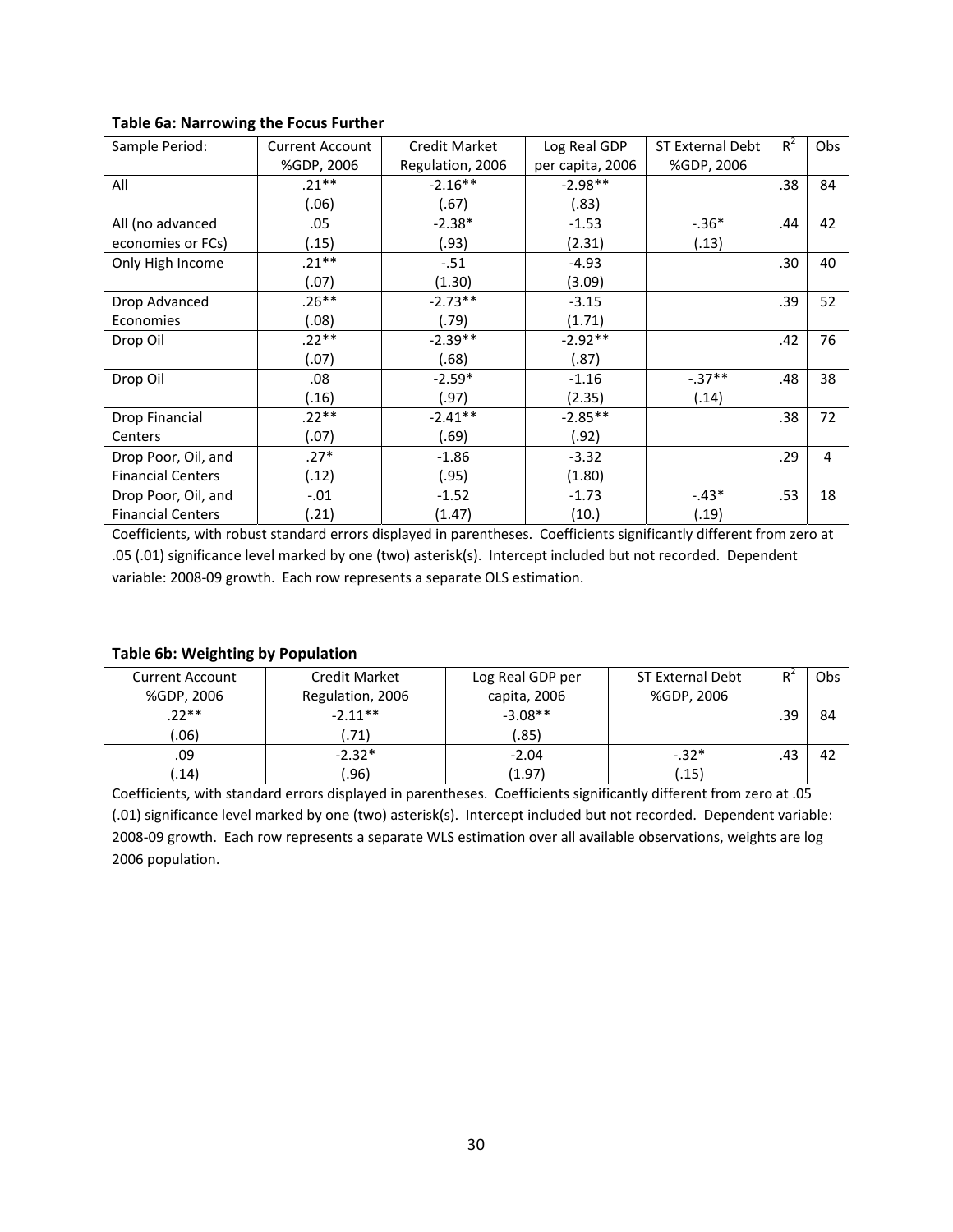|  | Table 7a: The 1991-92 Global Slowdown |  |  |
|--|---------------------------------------|--|--|
|--|---------------------------------------|--|--|

| Sample Period:                | <b>Current Account</b> | <b>Credit Market</b> | Log Real GDP per | $R^2$ | <b>Obs</b> |
|-------------------------------|------------------------|----------------------|------------------|-------|------------|
|                               | %GDP, 1990             | Regulation, 1990     | capita, 1990     |       |            |
| All                           | $.29**$                | $.59*$               | $-1.15*$         | .20   | 103        |
|                               | (.08)                  | (.29)                | (.46)            |       |            |
| Only High Income              | .30                    | .26                  | $-2.53$          | .16   | 31         |
|                               | (.16)                  | (.58)                | (2.67)           |       |            |
| Drop Advanced Economies       | $.24*$                 | $.83*$               | $-.43$           | .25   | 76         |
|                               | (.09)                  | (.33)                | (.68)            |       |            |
| Drop Oil                      | $.33**$                | .62                  | $-1.26*$         | .21   | 92         |
|                               | (.12)                  | (.32)                | (.49)            |       |            |
| <b>Drop Financial Centers</b> | $.29**$                | .59                  | $-1.15*$         | .20   | 95         |
|                               | (.09)                  | (.30)                | (.48)            |       |            |
| Drop Poor, Oil, and           | $.57**$                | $.85*$               | $-3.69**$        | .42   | 42         |
| <b>Financial Centers</b>      | (.19)                  | (.32)                | (.84)            |       |            |

Coefficients, with robust standard errors displayed in parentheses. Coefficients significantly different from zero at .05 (.01) significance level marked by one (two) asterisk(s). Intercept included but not recorded. Dependent variable: 1991‐92 growth. Each row represents a separate OLS estimation.

## **Table 7b: The 2001‐02 Global Slowdown**

| Sample Period:                | <b>Current Account</b> | <b>Credit Market</b> | Log Real GDP per | $R^2$ | <b>Obs</b> |
|-------------------------------|------------------------|----------------------|------------------|-------|------------|
|                               | %GDP, 2000             | Regulation, 2000     | capita, 2000     |       |            |
| All                           | $-.03$                 | $-.36$               | $-.42$           | .09   | 112        |
|                               | (.04)                  | (.26)                | (.31)            |       |            |
| Only High Income              | $.05*$                 | $.55*$               | $-3.77**$        | .44   | 39         |
|                               | (.02)                  | (.22)                | (.82)            |       |            |
| Drop Advanced Economies       | $-.05$                 | $-.49$               | $-.33$           | .07   | 80         |
|                               | (.06)                  | (.33)                | (.57)            |       |            |
| Drop Oil                      | $-0.06$                | $-.35$               | $-.43$           | .10   | 101        |
|                               | (.07)                  | (.29)                | (.32)            |       |            |
| <b>Drop Financial Centers</b> | $-.05$                 | $-.41$               | $-.45$           | .10   | 102        |
|                               | (.05)                  | (.28)                | (.33)            |       |            |
| Drop Poor, Oil, and           | $-0.06$                | $.71*$               | $-.90*$          | .10   | 49         |
| <b>Financial Centers</b>      | (.05)                  | (.34)                | (.36)            |       |            |

Coefficients, with robust standard errors displayed in parentheses. Coefficients significantly different from zero at .05 (.01) significance level marked by one (two) asterisk(s). Intercept included but not recorded. Dependent variable: 2001‐02 growth. Each row represents a separate OLS estimation.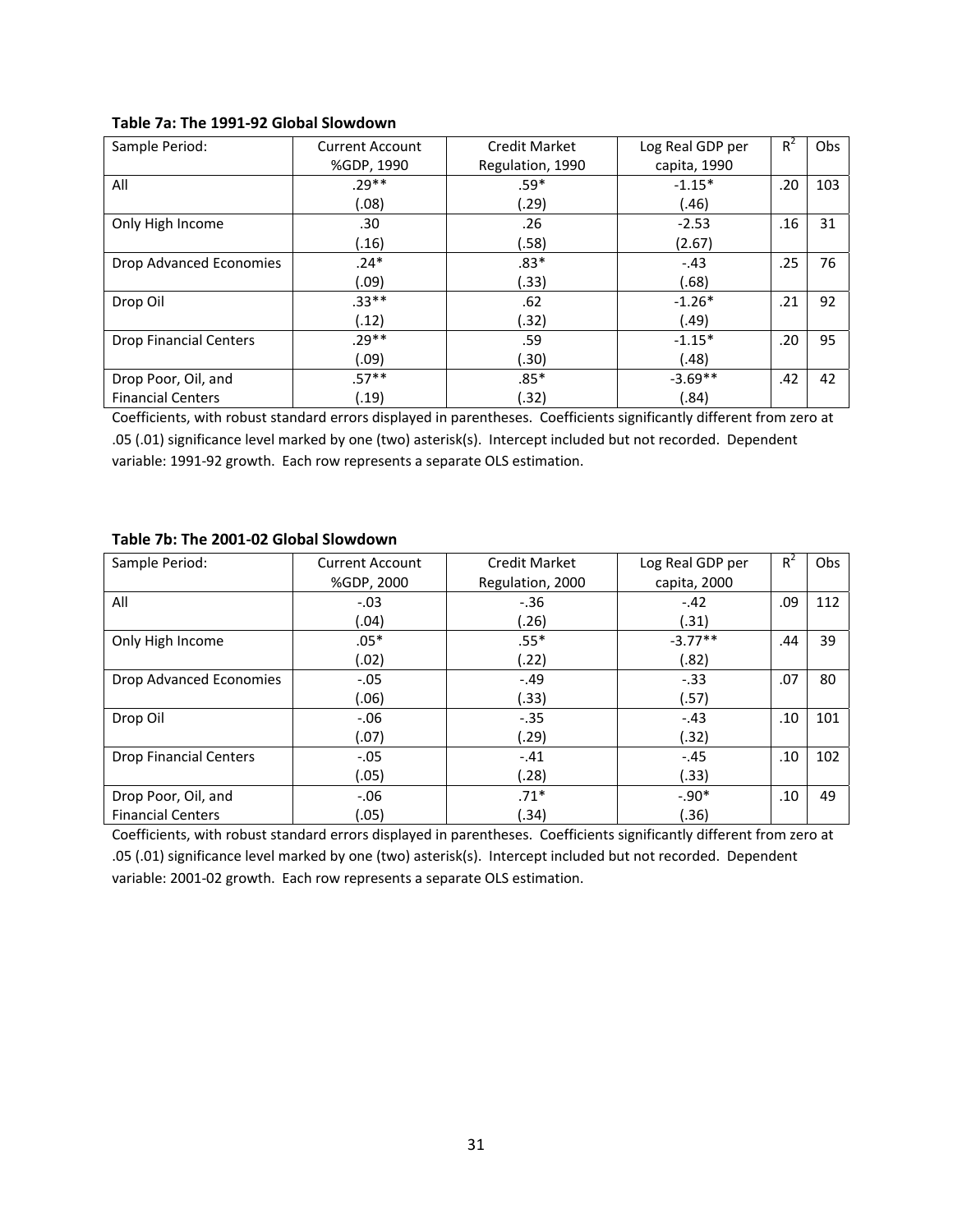## **Endnotes**

 $1$  We note in passing that the number of observations we have is small. This is not because we are taking a small sample from a large population, but because the population itself is small.

 *Institutional Investor* states that their ratings "… are based on information provided by senior economists and sovereign-risk analysts at leading global banks and money management and securities firm"; further details are available at: http://www.iimagazinerankings.com/rankingsRankCCMaGlobal09/methodology.asp. <sup>3</sup>

 "To obtain the overall country risk score, *Euromoney* assigns a weighting to seven categories. These are political risk (30% weighting), economic performance (30%), debt indicators (7.5%), debt in default or rescheduled (5%), credit ratings (7.5%), access to bank finance/capital markets (10%), discount on forfaiting (10%)." Further details are available at http://www.euromoney.com/Print.aspx?ArticleID=2404432. Switching from *Institutional Investor* to *Euromoney* is done strictly for convenience; the correlation coefficient between the two sets of ratings is above .95 in previous samples; we chose *Institutional Investor* only for RS only because it offers a slightly large sample, and we showed in RS that our results were insensitive to the choice of *Euromoney* instead of *Institutional Investor*. <sup>4</sup>

Our normalization implies that the latent variable estimate should be interpreted as decreasing in crisis severity. <sup>5</sup>

More detail on our data sources is available in RS (2010a, b).

 $6$  One could imagine transforming any or all of our continuous variables intro discrete binary variables, as is traditional for the banking and currency crisis literatures. <sup>7</sup>

 $^7$  Only the first of the four (unrotated) principal factors has an eigenvalue greater than one; the other three factors are negative. The scoring weights and factor loadings are all intuitively signed, being positive on the changes in growth, the stock market and country risk, and negative for the increase in the price of the SDR. <sup>8</sup>

 $^{\overline{8}}$  These measures are also correlated with the crisis measure we used in RS, but not perfectly. For instance, we found that the country with the most intense 2008 crisis was Iceland, but its 5.6% decline in real GDP over 2008‐09 made it only the fourteenth-worst hit country using that metric (the Baltics shrank much more). Similarly, Argentina was ranked by RS to be one of the top five crisis countries in 2008 primarily on financial criteria, but over 2008-09 Argentina beat most other countries if one considers only growth.

 After this paper was finished, we became aware of Ólafsson and Pétursson (2010), who conduct another exercise that links initial conditions to crisis outcomes across countries. These authors restrict their attention to a set of 46 medium- and high-income countries and examine the depth and duration of declines in both output and consumption. Ólafsson and Pétursson find several variables significantly correlated with these regressands, including pre-crisis inflation, banking depth, and the nature of the monetary regime.<br><sup>10</sup> The World Bank defines high-income countries as those with 2008 GNI per capita of at least \$11,906, while

upper-middle income countries are those income of at least \$3,856; http://data.worldbank.org/about/countryclassifications. The IMF's groups are at http://www.imf.org/external/pubs/ft/weo/2010/01/weodata/groups.htm. We follow Lane and Milesi-Ferretti (2010) in defining oil exporters as the OPEC members in the sample along with Bahrain, Brunei, Equatorial Guinea, Gabon, Kazakhstan, Oman, Russia, Trinidad & Tobago, and Turkmenistan. We also follow Lane and Milesi‐Ferretti (2010) in their definition of small financial centers, but also add four countries that are not in their sample (Bahamas, Barbados, Bermuda, and Netherlands Antilles).<br><sup>11</sup> Sensitivity analysis (available online) shows that our results are insensitive to different regressor measures.<br><sup>12</sup> We have also in

and M2; we never find strong results.<br><sup>13</sup> We have also examined the index of labor market regulation from the *Economic Freedom of the World* database<br>without success; it is rarely correlated with our measures of crisis i

 $14$  It should be noted that the results of Table 3 contain considerable pre-test bias, since we only pursued potential crisis causes that had worked successfully for other scholars.<br><sup>15</sup> After the first draft of this paper was written, Frankel and Saravelos (2010) found that various measures of

reserves work in predicting the cross‐country incidence of the 2008‐09 crisis using difference measures of crisis severity. We have examined different measures of reserves using our techniques without much success.<br><sup>16</sup> We were unable to use this procedure for the output gap, which is available for OECD countries only.<br><sup>17</sup> Sensitivit

four columns at the right of Table 1 record estimates when these regressors are added to the MIMIC model.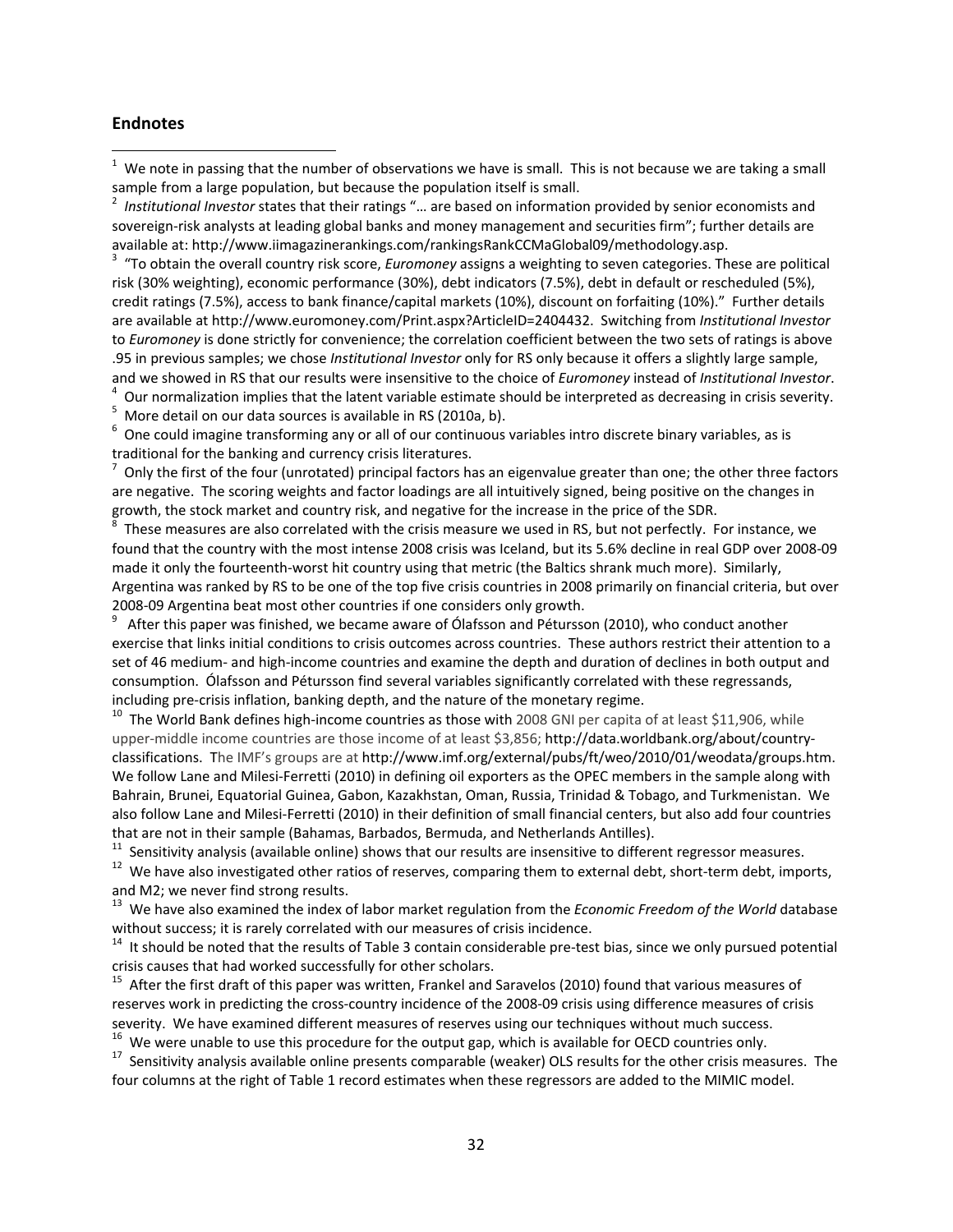<sup>18</sup> We use a bandwidth of .5, though changing this has little effect on our results. Also, we use the full sample of observations and do not control for the short‐term external debt/GDP ratio in each of the graphs, except for the lower-right one (where we examine short-term external debt itself).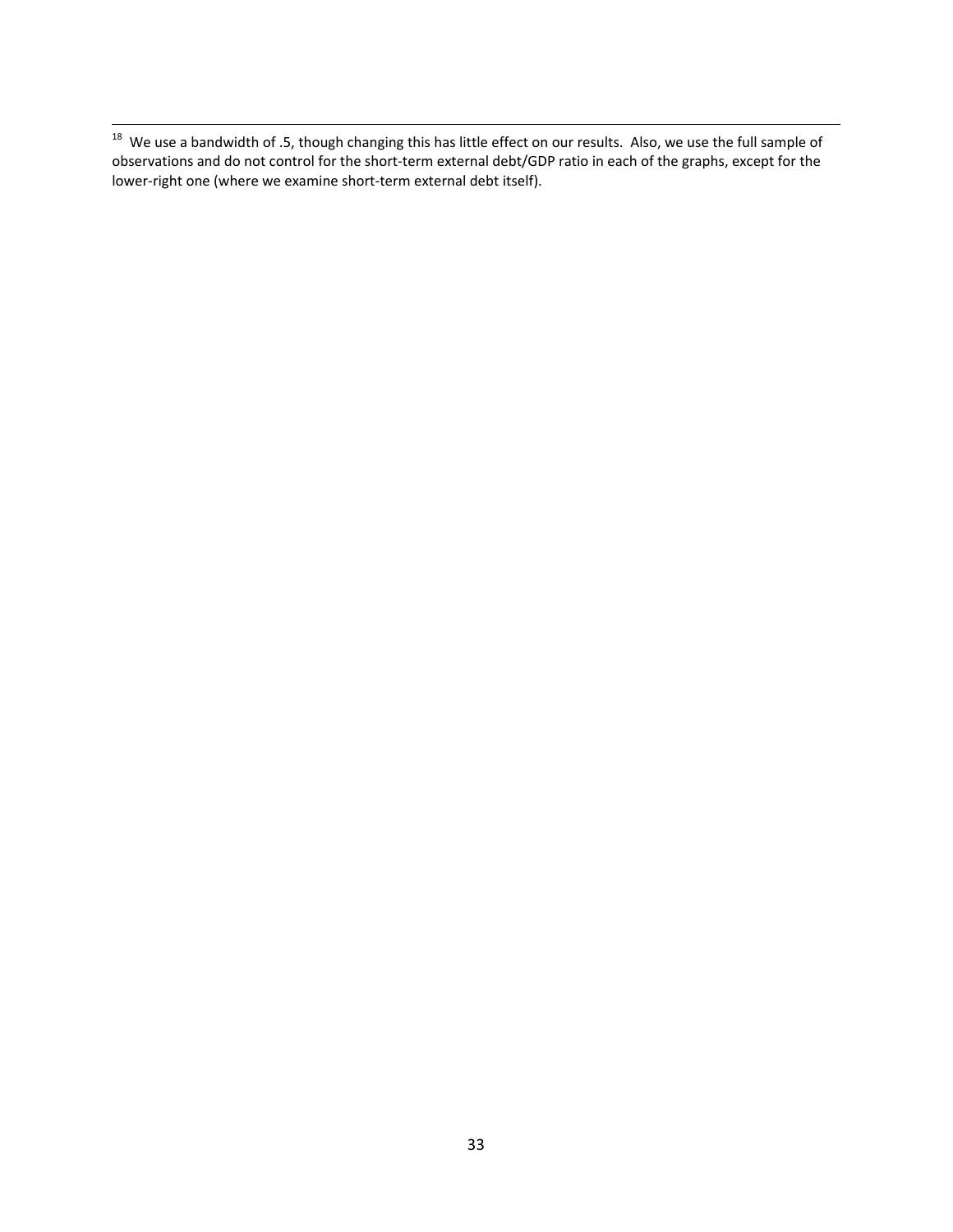| Albania                              | Algeria <sup>c</sup>                 | Antigua & Barbuda <sup>a</sup> |
|--------------------------------------|--------------------------------------|--------------------------------|
| Argentina                            | Armenia                              | Australia <sup>a, b</sup>      |
| Austria <sup>a, b</sup>              | Bahamas <sup>a, d</sup>              | Bahrain <sup>a, c, d</sup>     |
| Barbados <sup>a, d</sup>             | <b>Belarus</b>                       | Belgium <sup>a, b, d</sup>     |
| Bermuda <sup>a, d</sup>              | Botswana                             | <b>Brazil</b>                  |
| Brunei Darussalam <sup>a, c</sup>    | <b>Bulgaria</b>                      | Canada <sup>a, b</sup>         |
| Chile                                | China                                | Colombia                       |
| Costa Rica                           | Croatia                              | Cuba                           |
| Cyprus <sup>a, b</sup>               | Czech Rep <sup>a, b</sup>            | Denmark <sup>a, b</sup>        |
| Dominican Rep                        | Ecuador <sup>c</sup>                 | Egypt                          |
| El Salvador                          | Eq. Guinea <sup>a, c</sup>           | Estonia <sup>a</sup>           |
| Finland <sup>a, b</sup>              | France <sup>a, b</sup>               | Gabon <sup>c</sup>             |
| Georgia                              | Germany <sup>a, b</sup>              | Greece <sup>a, b</sup>         |
| Guyana                               | Haiti                                | Hong Kong <sup>a, b, d</sup>   |
| Hungary <sup>a</sup>                 | Iceland <sup>a, b, d</sup>           | Indonesia                      |
| Iran $\overline{c}$                  | Ireland <sup>a, b, d</sup>           | Israel <sup>a, b</sup>         |
| Italy $a, b$                         | Jamaica                              | Japan <sup>a, b</sup>          |
| Kazakhstan <sup>c</sup>              | Korea <sup>a, b, d</sup>             | Kuwait <sup>a, c</sup>         |
| Kyrgyz Republic                      | Latvia                               | Lebanon                        |
| Libya <sup>c</sup>                   | Lithuania                            | Luxembourg <sup>a, b, d</sup>  |
| Macau <sup>a, d</sup>                | Macedonia                            | Malaysia                       |
| Malta <sup>a, b, d</sup>             | <b>Mauritius</b>                     | Mexico                         |
| Morocco                              | Namibia                              | Netherlands <sup>a, b</sup>    |
| Netherlands Antilles <sup>a, d</sup> | New Zealand <sup>a, b</sup>          | Norway <sup>a, b</sup>         |
| Oman $a, c$                          | Panama                               | Papua New Guinea               |
| Paraguay                             | Peru                                 | Poland                         |
| Portugal <sup>a, b</sup>             | Puerto Rico <sup>a</sup>             | Qatar <sup>a, c</sup>          |
| Romania                              | Russia <sup>c</sup>                  | Saudi Arabia <sup>a, c</sup>   |
| Seychelles                           | Singapore <sup>a, b, d</sup>         | Slovakia <sup>a, b</sup>       |
| Slovenia <sup>a, b</sup>             | South Africa                         | Spain <sup>a, b</sup>          |
| Sri Lanka                            | St. Kitts & Nevis                    | Swaziland                      |
| Sweden <sup>a, b</sup>               | Switzerland <sup>a, b, d</sup>       | Taiwan <sup>a, b, d</sup>      |
| Thailand                             | Trinidad & Tobago <sup>a, c</sup>    | Tunisia                        |
| Turkey                               | Turkmenistan <sup>c</sup>            | UK <sup>a, b</sup>             |
| Ukraine                              | United Arab Emirates <sup>a, c</sup> | United States <sup>a, b</sup>  |
| Uruguay                              | Venezuela <sup>c</sup>               |                                |

**Appendix Table A1: List of Included Countries/Territories** 

Notes: a denotes World Bank high income country; b denotes IMF advanced economy; c denotes oil economy; d denotes small financial center.